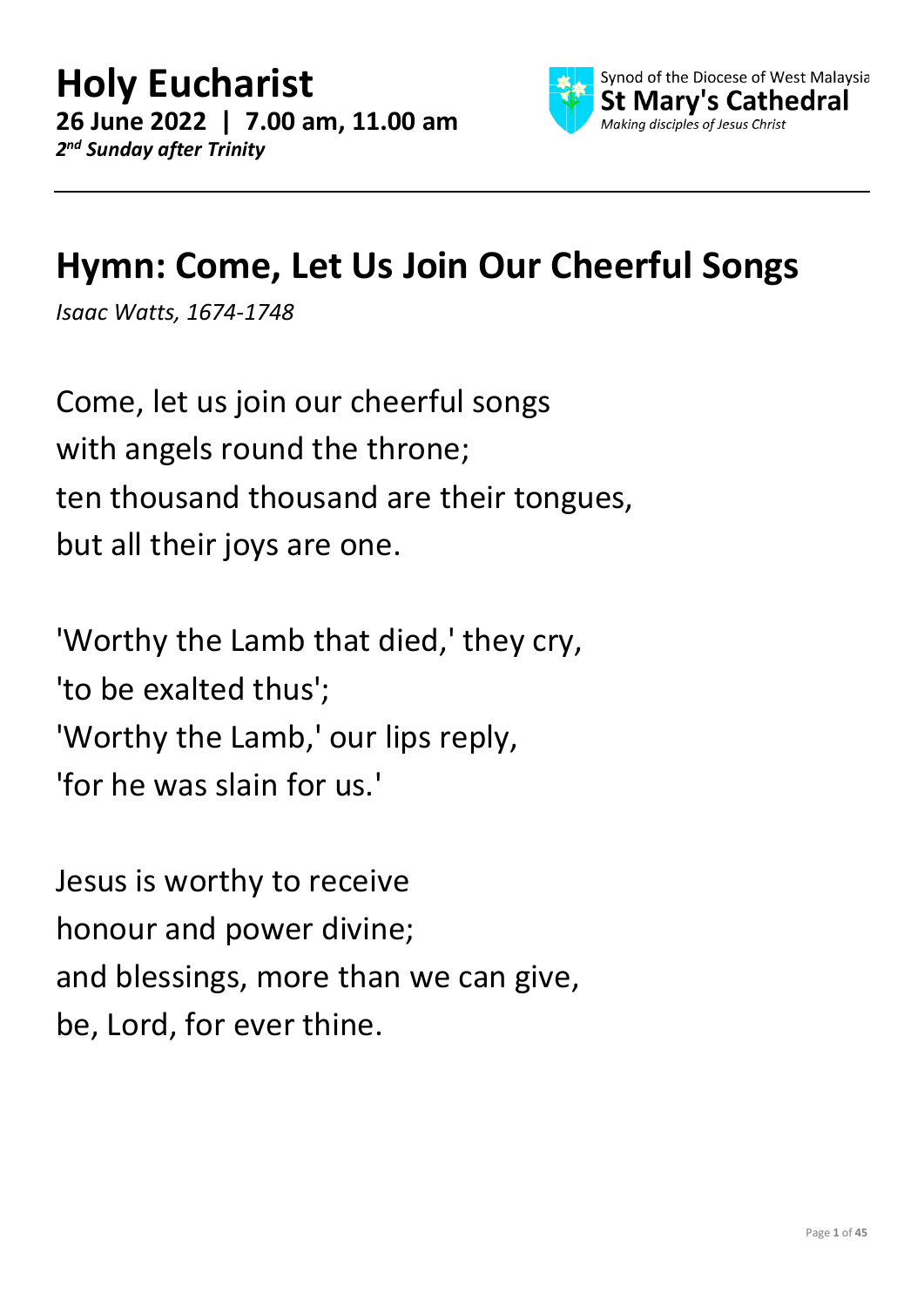Let all that dwell above the sky, and air, and earth, and seas, conspire to lift thy glories high, and speak thine endless praise.

The whole creation joins in one to bless the sacred name of him that sits upon the throne, and to adore the Lamb.

Public Domain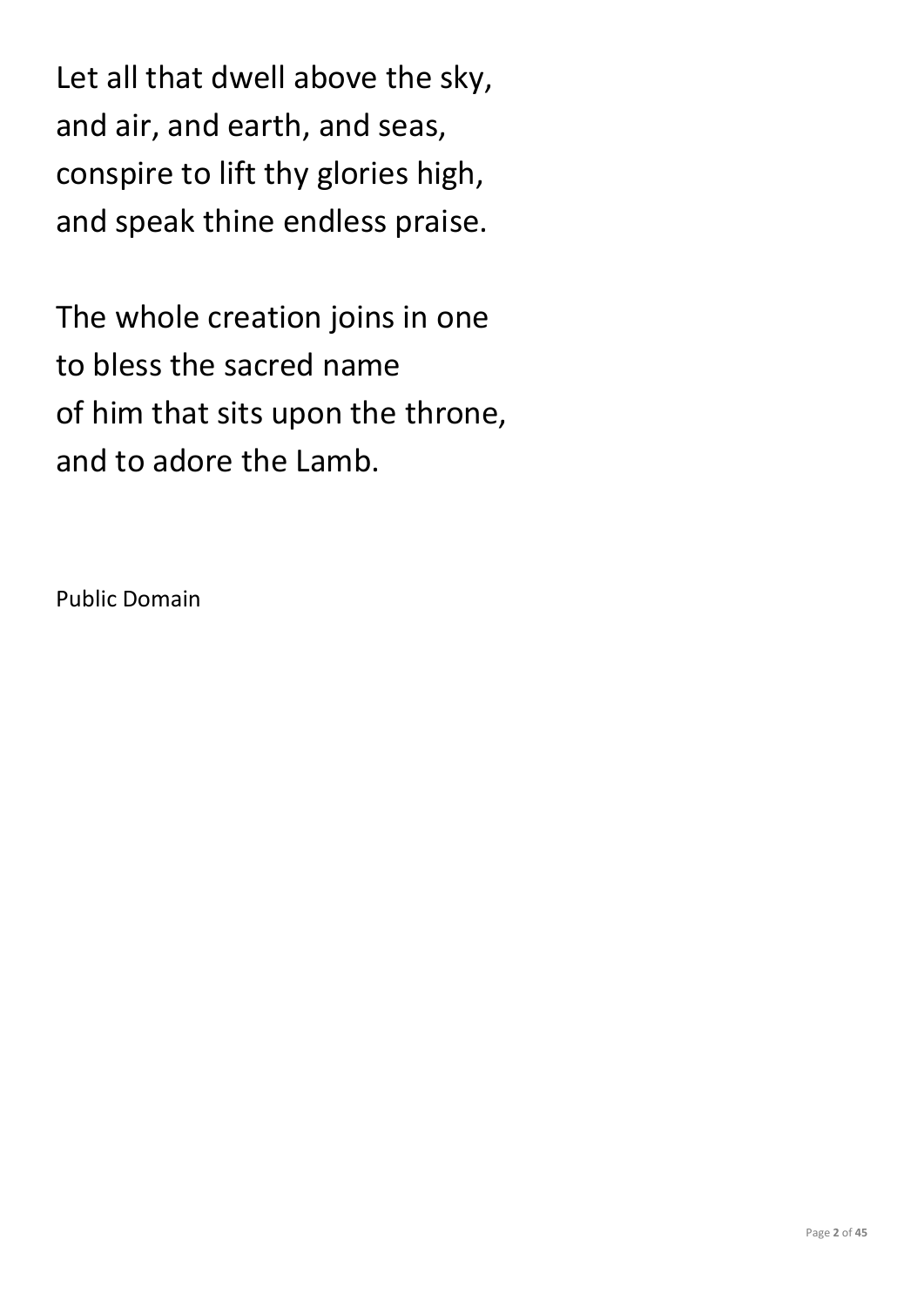## **Introduction**

#### **Prayer of Preparation**

*All:* **Almighty God, to whom all hearts are open, all desires known, and from whom no secrets are hidden cleanse the thoughts of our hearts by the inspiration of your Holy Spirit, that we may perfectly love you, and worthily magnify your holy name, through Christ our Lord. Amen.**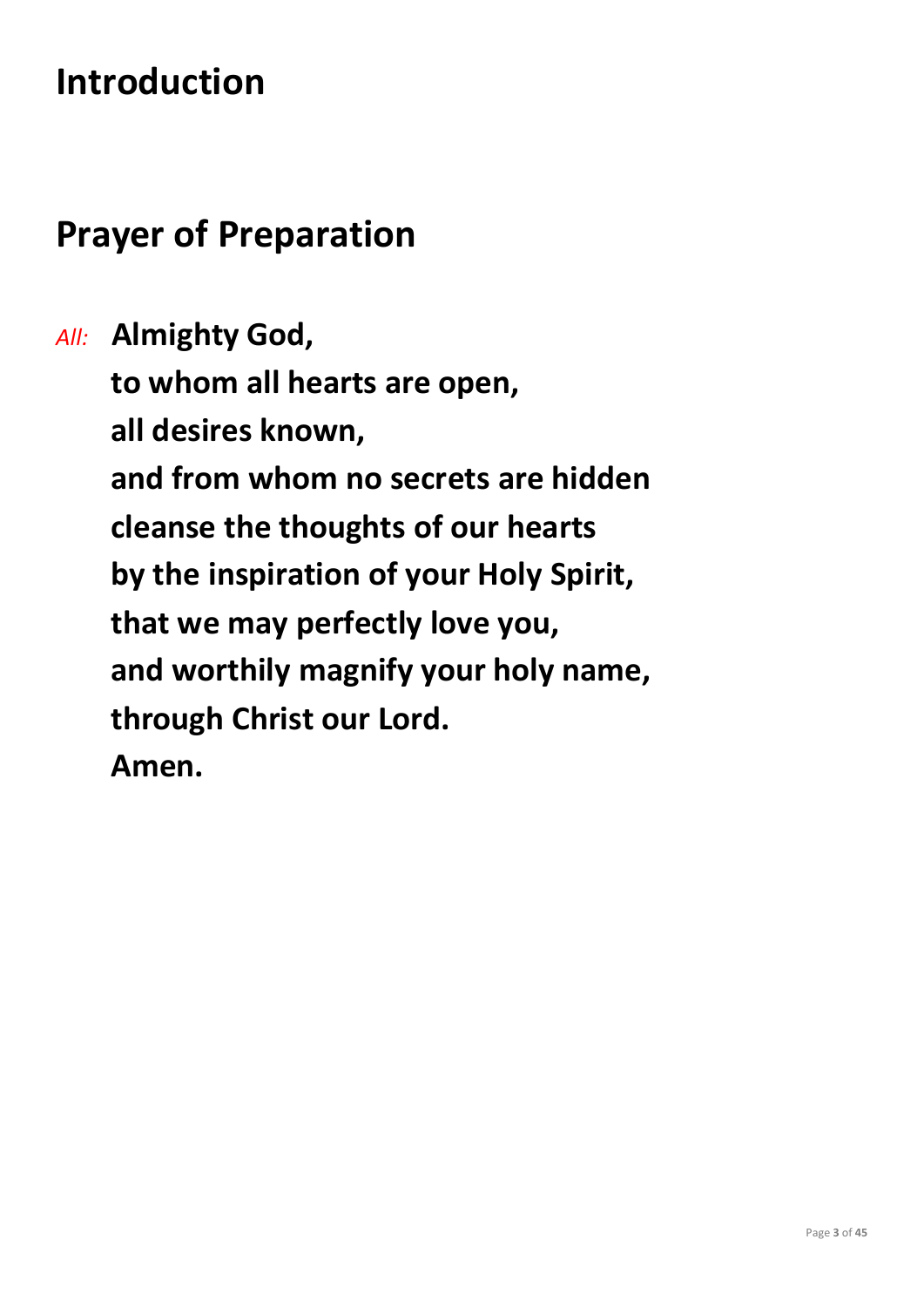## **Gloria In Excelsis**

*All:* **Glory to God in the highest and peace to his people on earth. Lord God, heavenly King, almighty God and Father, we worship you, we give you thanks, we praise you for your glory. Lord Jesus Christ, only Son of the Father, Lord God, Lamb of God, you take away the sin of the world: have mercy on us; you are seated at the right hand of the Father: receive our prayer. For you alone are the Holy One; you alone are the Lord; you alone are the Most High, Jesus Christ, with the Holy Spirit, in the glory of God the Father. Amen.**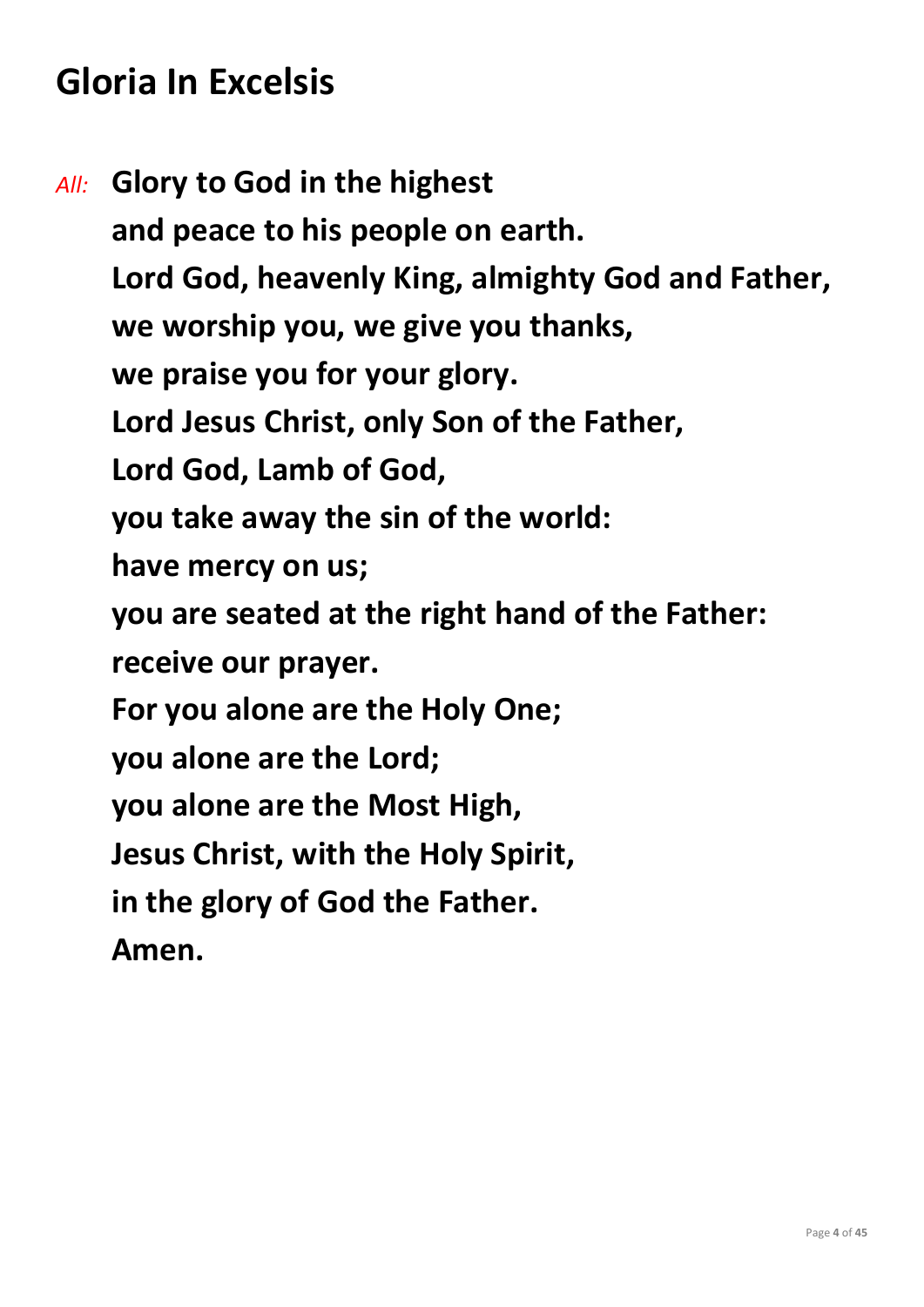# **Collect**

*Collect for the second Sunday after Trinity*

*All:* **Lord, you have taught us that all our doings without love are nothing worth: send your Holy Spirit and pour into our hearts that most excellent gift of love, the true bond of peace and of all virtues, without which whoever lives is counted dead before you. Grant this for your only Son Jesus Christ's sake, who is alive and reigns with you, in the unity of the Holy Spirit, one God, now and for ever. Amen.**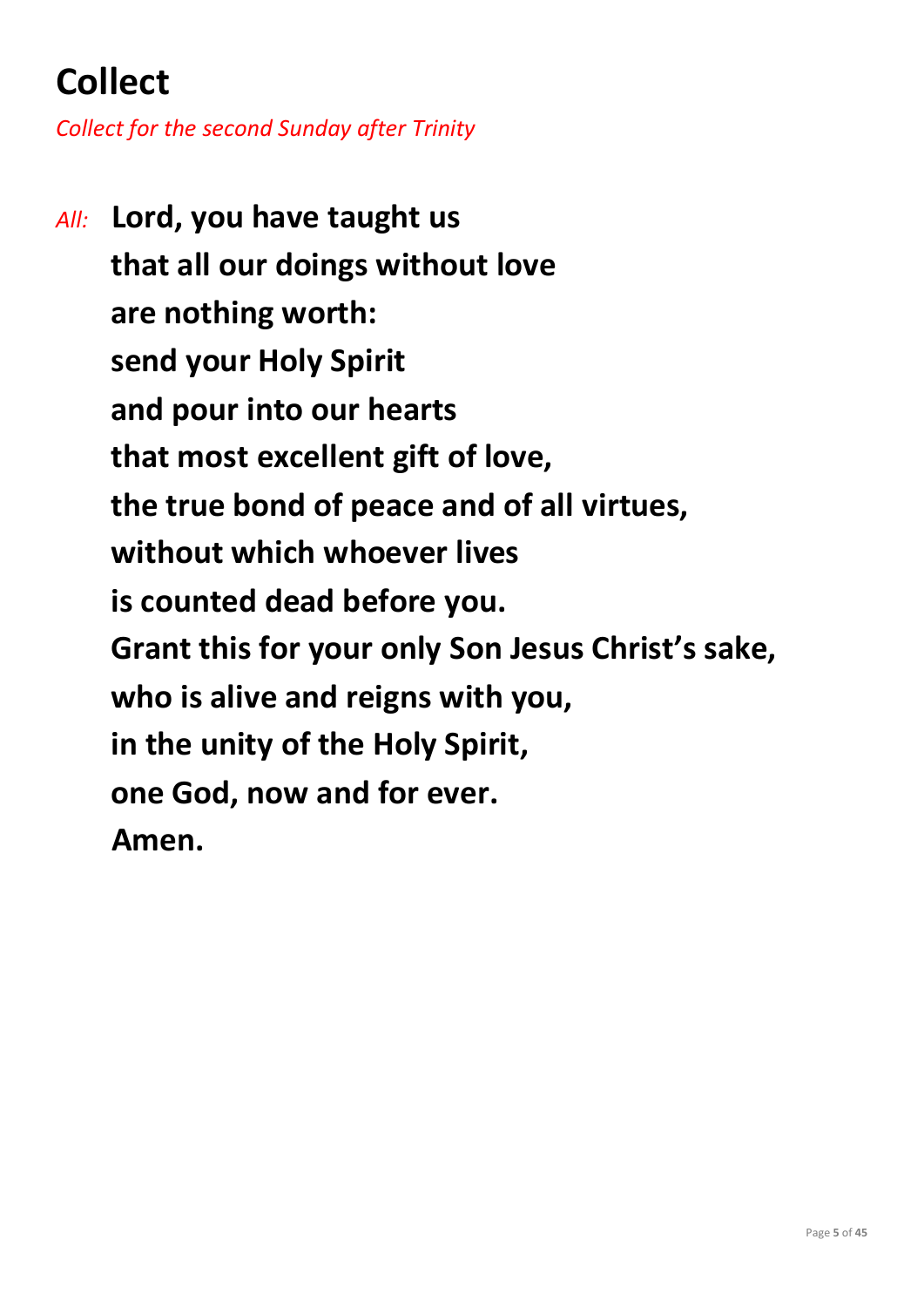# **Old Testament Reading: Jeremiah 1:1-10**

*(Please be seated)*

<sup>1</sup>The words of Jeremiah, the son of Hilkiah, one of the priests who were in Anathoth in the land of Benjamin, <sup>2</sup> to whom the word of the LORD came in the days of Josiah the son of Amon, king of Judah, in the thirteenth year of his reign.<sup>3</sup> It came also in the days of Jehoiakim the son of Josiah, king of Judah, and until the end of the eleventh year of Zedekiah, the son of Josiah, king of Judah, until the captivity of Jerusalem in the fifth month.

<sup>4</sup> Now the word of the LORD came to me, saying,

<sup>5</sup> "Before I formed you in the womb I knew you, and before you were born I consecrated you; I appointed you a prophet to the nations."

<sup>6</sup> Then I said, "Ah, LORD GOD! Behold, I do not know how to speak, for I am only a youth."  $7$  But the LORD said to me,

"Do not say, 'I am only a youth'; for to all to whom I send you, you shall go, and whatever I command you, you shall speak.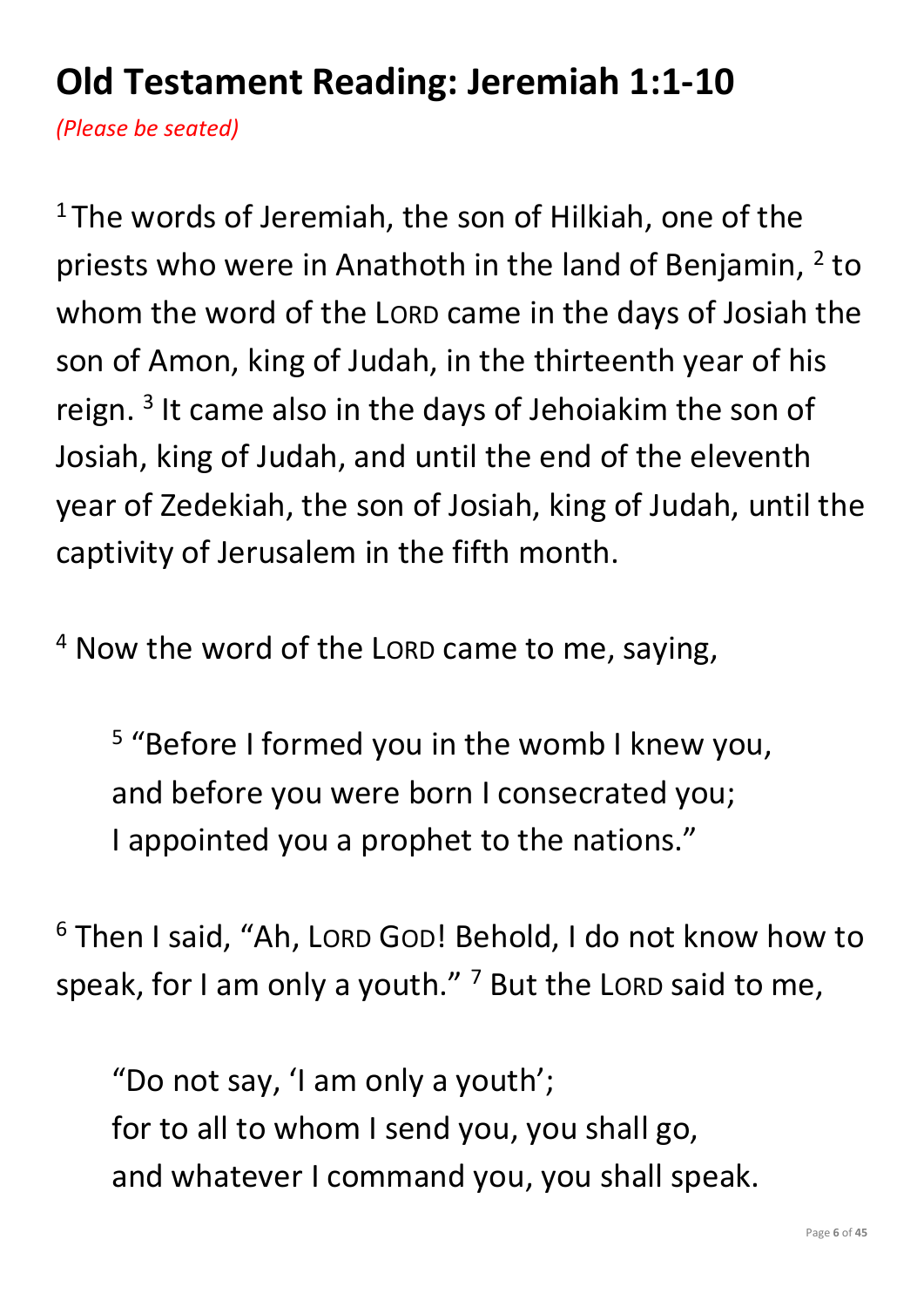<sup>8</sup> Do not be afraid of them, for I am with you to deliver you, declares the LORD."

<sup>9</sup> Then the LORD put out his hand and touched my mouth. And the LORD said to me,

"Behold, I have put my words in your mouth.  $10$  See, I have set you this day over nations and over kingdoms, to pluck up and to break down, to destroy and to overthrow, to build and to plant."

*At the end of the reading the reader says*

*Reader:* This is the Word of the Lord.

*All:* **Thanks be to God.**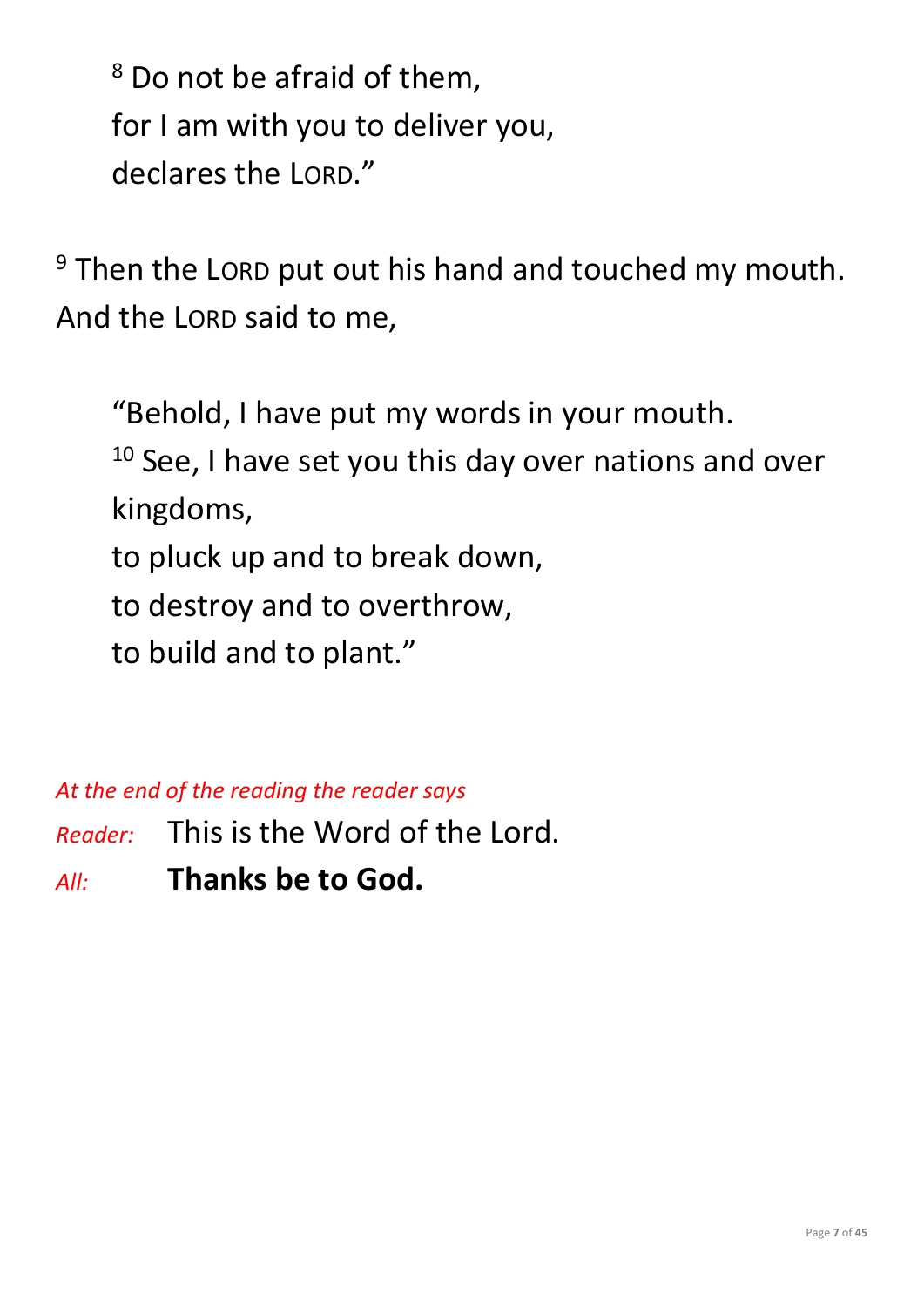#### **New Testament Reading: Galatians 1:11-24**

*(Please be seated)*

 $11$  For I would have you know, brothers, that the gospel that was preached by me is not man's gospel.  $^{12}$  For I did not receive it from any man, nor was I taught it, but I received it through a revelation of Jesus Christ.<sup>13</sup> For you have heard of my former life in Judaism, how I persecuted the church of God violently and tried to destroy it. <sup>14</sup> And I was advancing in Judaism beyond many of my own age among my people, so extremely zealous was I for the traditions of my fathers.  $15$  But when he who had set me apart before I was born, and who called me by his grace,  $16$  was pleased to reveal his Son to me, in order that I might preach him among the Gentiles, I did not immediately consult with anyone;  $^{17}$  nor did I go up to Jerusalem to those who were apostles before me, but I went away into Arabia, and returned again to Damascus.

 $18$  Then after three years I went up to Jerusalem to visit Cephas and remained with him fifteen days. <sup>19</sup> But I saw none of the other apostles except James the Lord's brother. <sup>20</sup> (In what I am writing to you, before God, I do not lie!)  $21$  Then I went into the regions of Syria and Cilicia.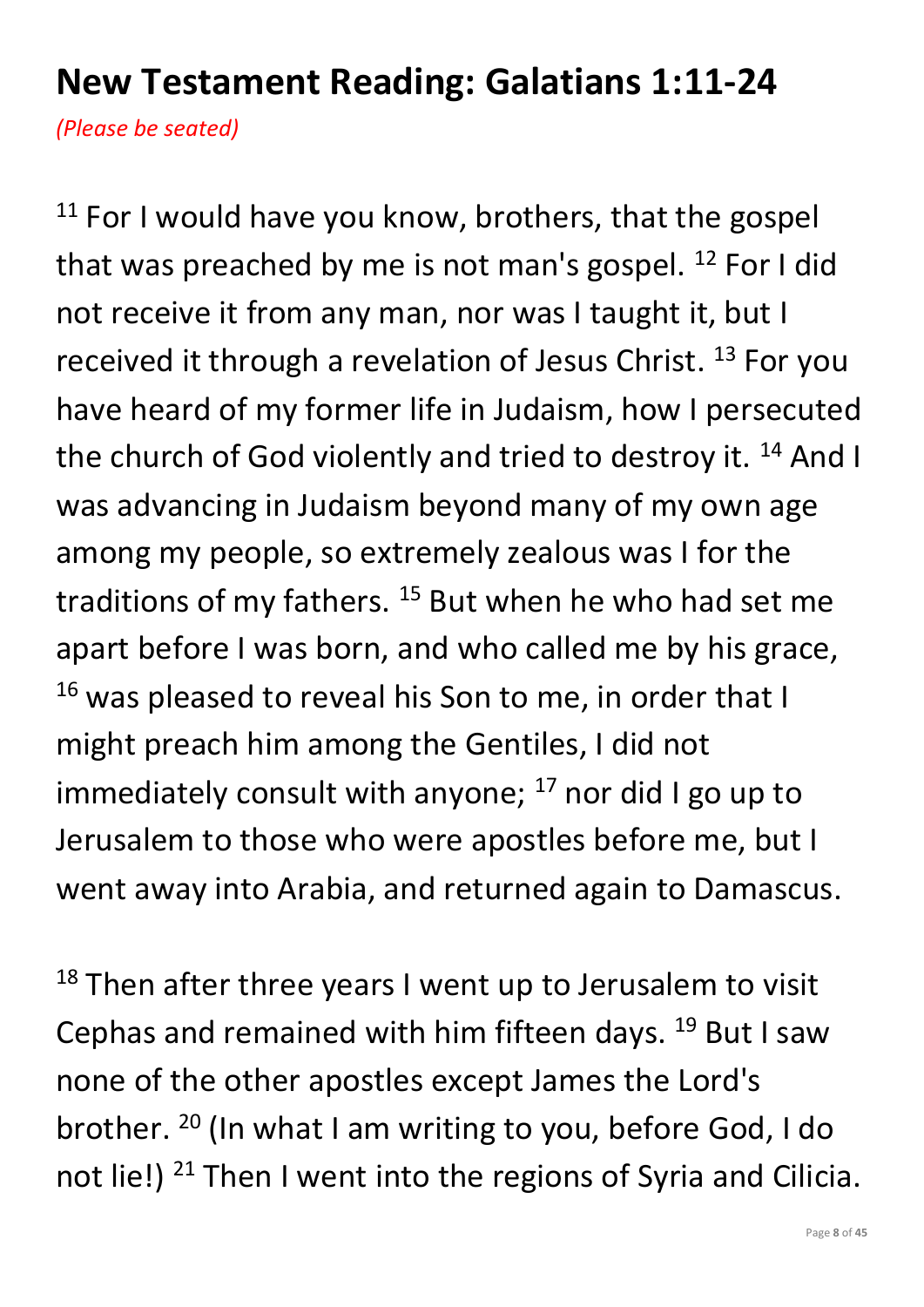$22$  And I was still unknown in person to the churches of Judea that are in Christ. <sup>23</sup> They only were hearing it said, "He who used to persecute us is now preaching the faith he once tried to destroy." <sup>24</sup> And they glorified God because of me.

*At the end of the reading the reader says*

- *Reader:* This is the Word of the Lord.
- *All:* **Thanks be to God.**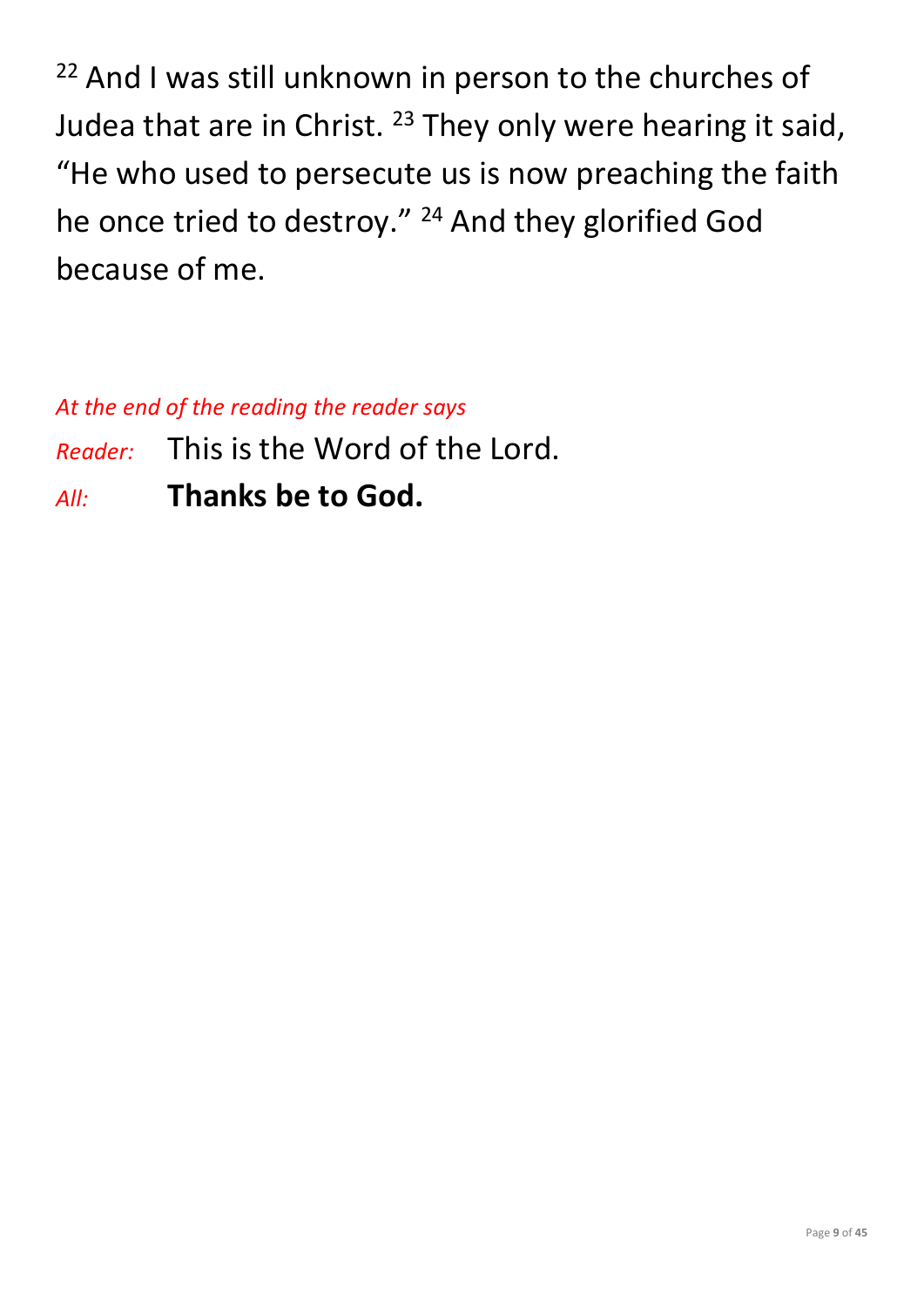# **Gospel Reading: Luke 10:21-24**

#### *After the reader announces the reading (the people all standing up), all shall say* **Glory to Christ our Saviour**

 $21$  In that same hour he rejoiced in the Holy Spirit and said, "I thank you, Father, Lord of heaven and earth, that you have hidden these things from the wise and understanding and revealed them to little children; yes, Father, for such was your gracious will. <sup>22</sup> All things have been handed over to me by my Father, and no one knows who the Son is except the Father, or who the Father is except the Son and anyone to whom the Son chooses to reveal him."

<sup>23</sup> Then turning to the disciples he said privately, "Blessed are the eyes that see what you see!  $24$  For I tell you that many prophets and kings desired to see what you see, and did not see it, and to hear what you hear, and did not hear it."

*At the end of the reading the reader shall say* This is the Gospel of Christ

*All shall respond* **Praise to Christ our Lord**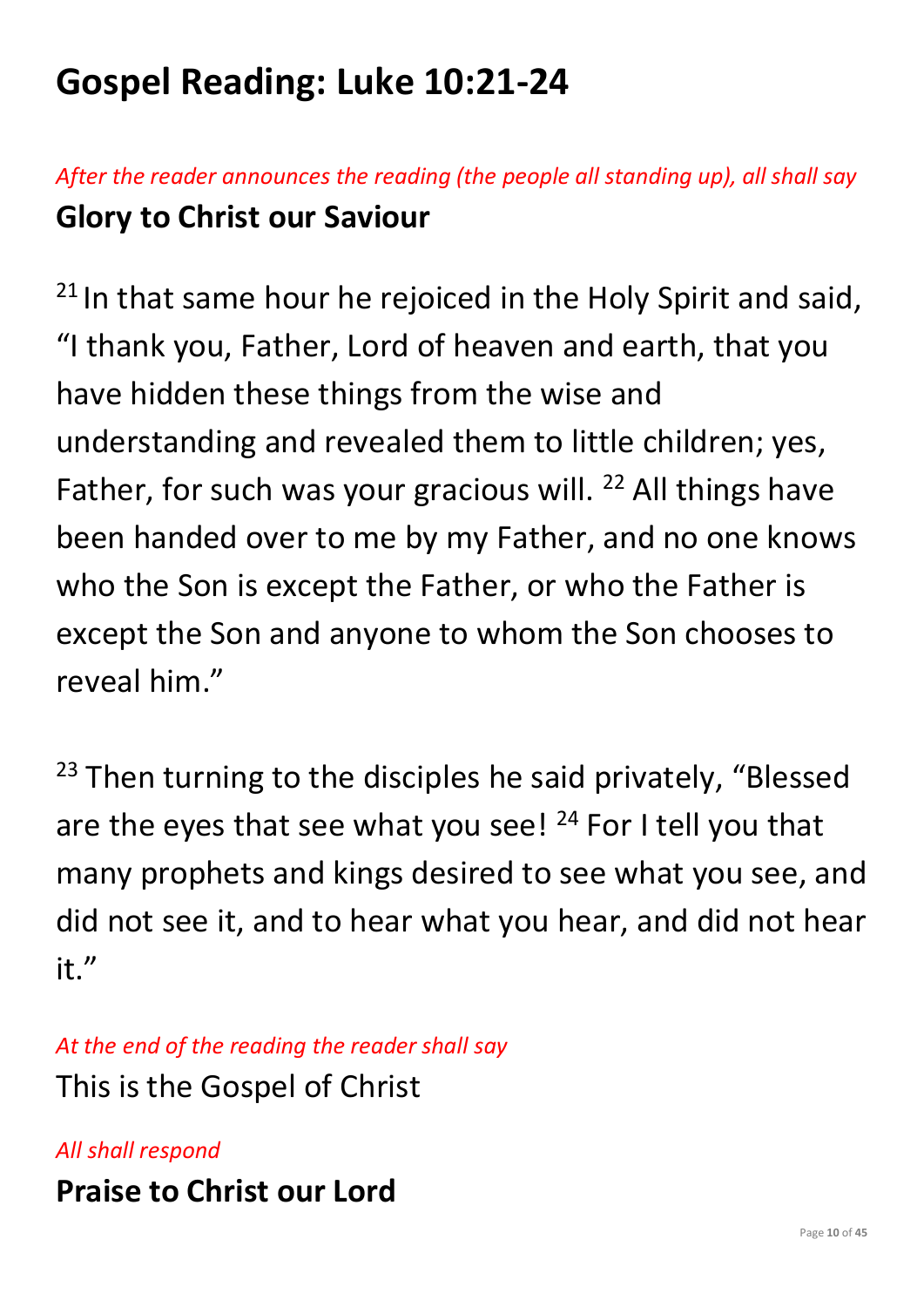# **Sermon: The Transforming Gospel of Grace** *Galatians 1:11-24*

1.Paul's Gospel received from Christ, not Man (v11-12)

Principle: the Gospel is God's Good News to sinful humanity

2.Paul's Transformation by the Gospel (v13-16a)

Principle: God graciously calls sinners to repentance

3.Paul's independent preaching glorifies God (v16b-24)

Principle: God is glorified by Gospel transformation

[big idea] God's Good News (gospel) in Christ calls and transforms sinners for his Glory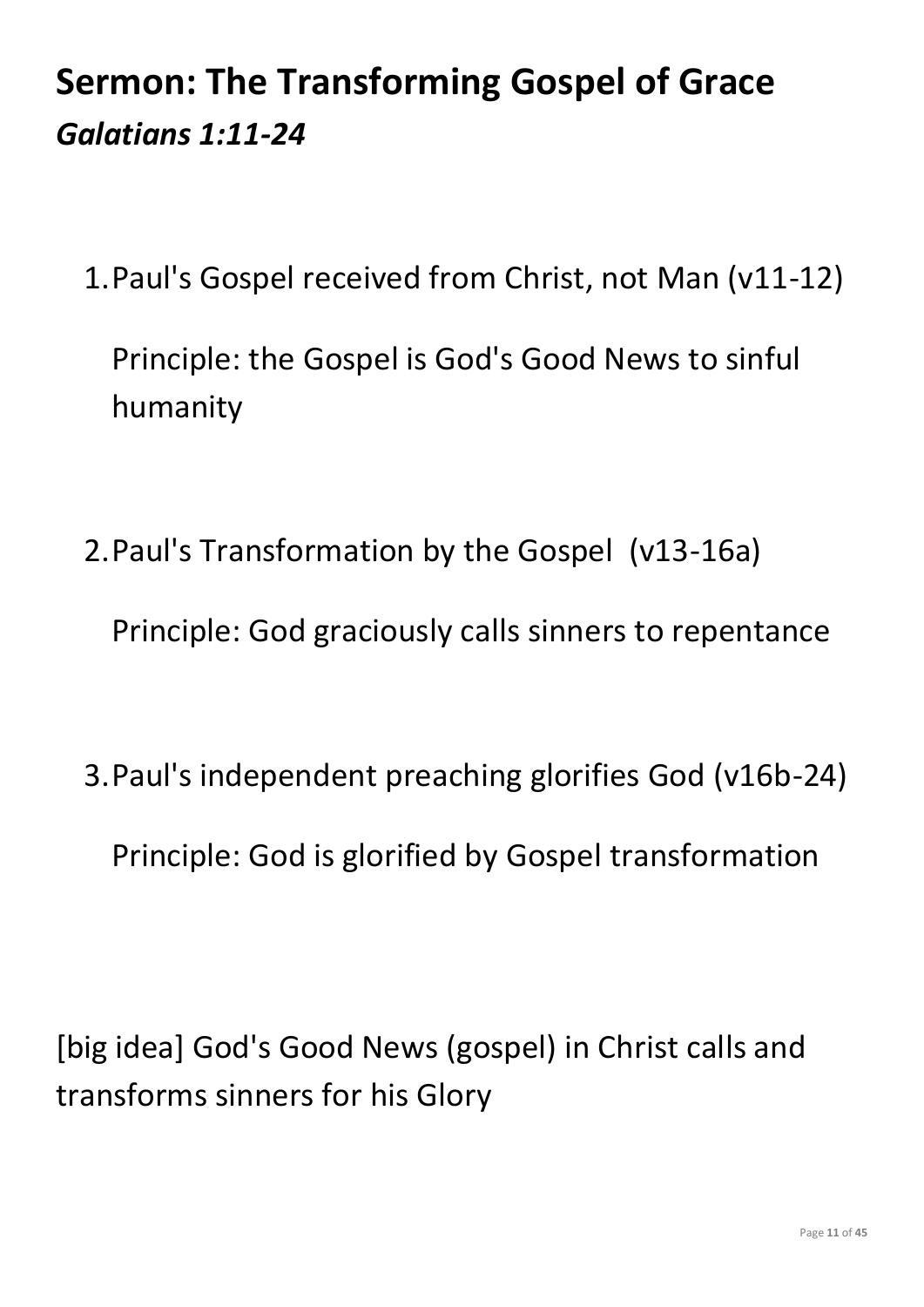# **The Nicene Creed**

*(Please stand)*

*All:* **We believe in one God, the Father, the Almighty, maker of heaven and earth, of all that is, seen and unseen. We believe in one Lord, Jesus Christ, the only Son of God, eternally begotten of the Father, God from God, Light from Light, true God from true God, begotten, not made, one in being with the Father; through him all things were made. For us and for our salvation he came down from heaven, by the power of the Holy Spirit he was born of the Virgin Mary, and became man. For our sake he was crucified under Pontius Pilate; he suffered, died and was buried. On the third day he rose again in fulfilment of the Scriptures; he ascended into heaven and is seated at the right hand of the Father.**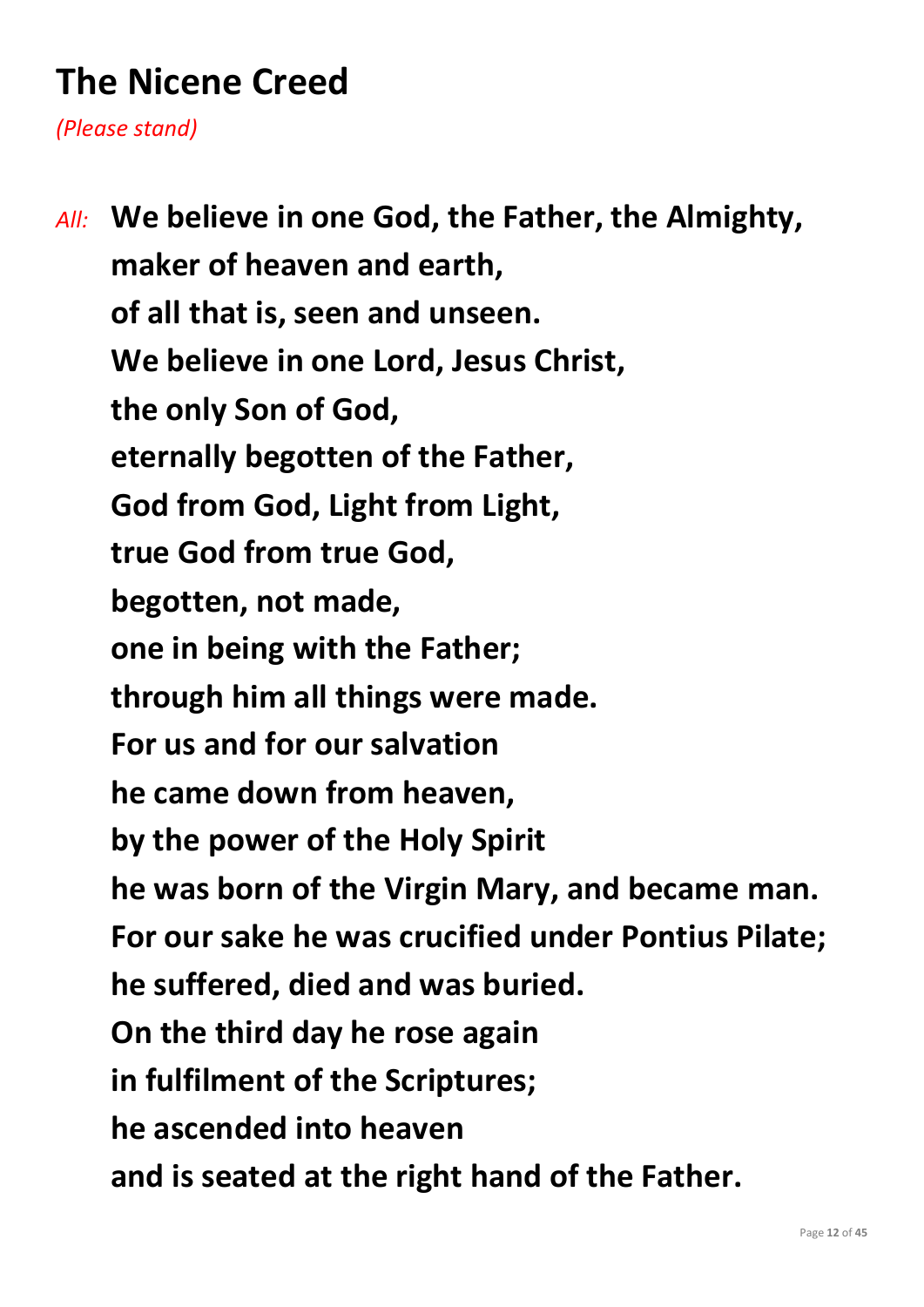**He will come again in glory to judge the living and the dead, and his kingdom will have no end. We believe in the Holy Spirit, the Lord, the giver of life, who proceeds from the Father and the Son, With the Father and the Son he is worshipped and glorified, He has spoken through the prophets. We believe in one holy catholic and apostolic Church. We acknowledge one baptism for the forgiveness of sins. We look for the resurrection of the dead, and the life of the world to come. Amen.**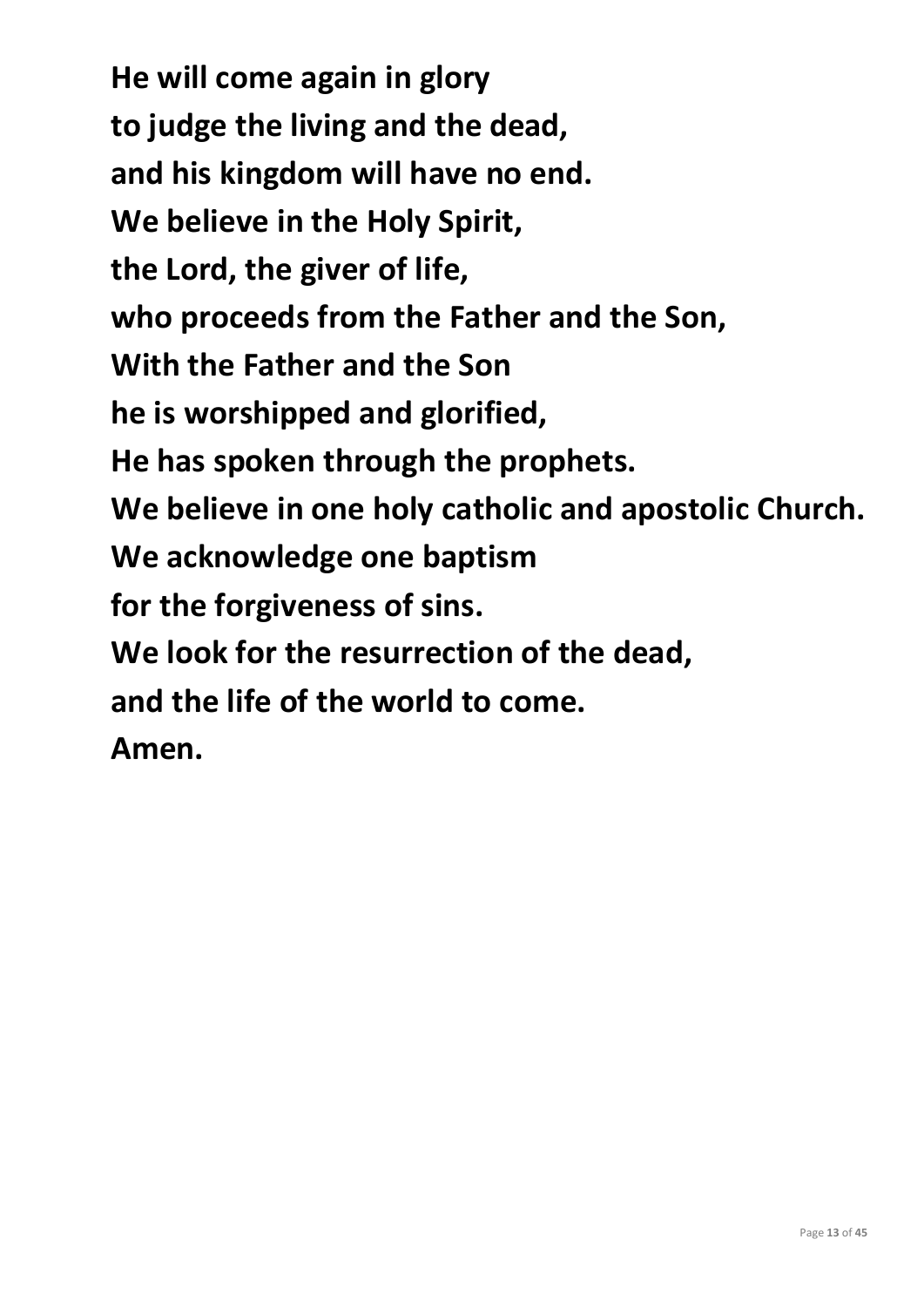# **Prayers of Intercession**

*(Please kneel or be seated)*

*Prayers for the nations of the world and our own nation:*

- *Leader:* O God, our creator and preserver, we pray for people of every race, and in every kind of need: make your ways known on earth, your saving power among all nations. (Especially we pray for ...)
- *Leader:* Lord, in your mercy
- *All:* **hear our prayer.**

*Prayers for the church throughout the world and our own church:*

*Leader:* We pray for your Church throughout the world: guide and govern us by your Holy Spirit, that all who profess and call themselves Christians may be led into the way of truth, and hold the faith in unity of spirit, in the bond of peace, and in righteousness of life.

(Especially we pray for ...)

- *Leader:* Lord, in your mercy
- *All:* **hear our prayer.**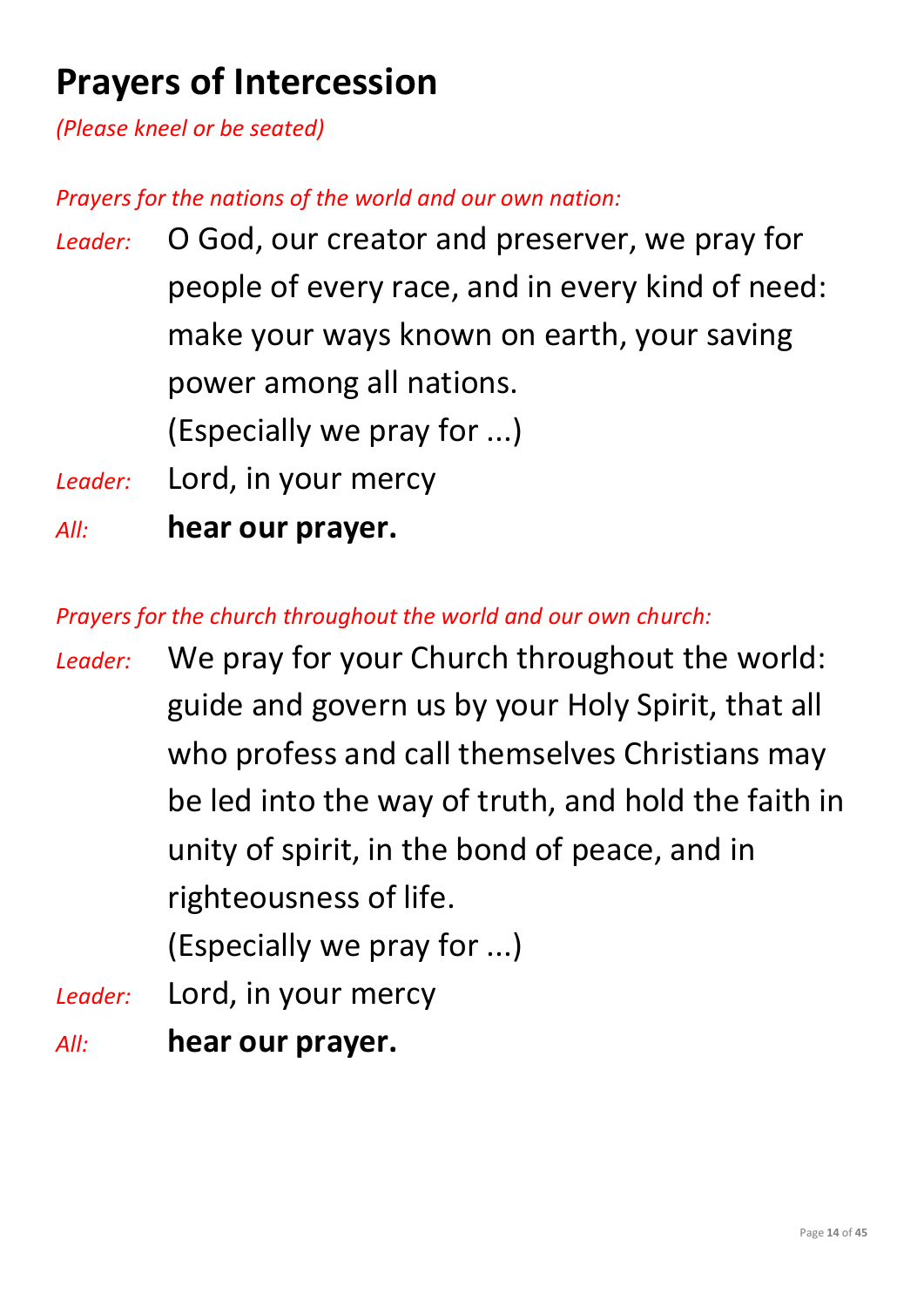*Prayers for the sick, the suffering and those who mourn the death of loved ones:*

*Leader:* We commend to your fatherly goodness all who are anxious or distressed in mind or body; comfort and relieve them in their need; give them patience in their sufferings and bring good out of their troubles.

(Especially we pray for ...)

*Leader:* Lord, in your mercy

*All:* **hear our prayer.**

*Prayers conclude with the Lord's Prayer:*

*All:* **Our Father in heaven, hallowed be your name, your kingdom come, your will be done on earth as in heaven. Give us today our daily bread. Forgive us our sins as we forgive those who sin against us. Lead us not into temptation but deliver us from evil. For the kingdom, the power, and the glory are yours now and forever. Amen.**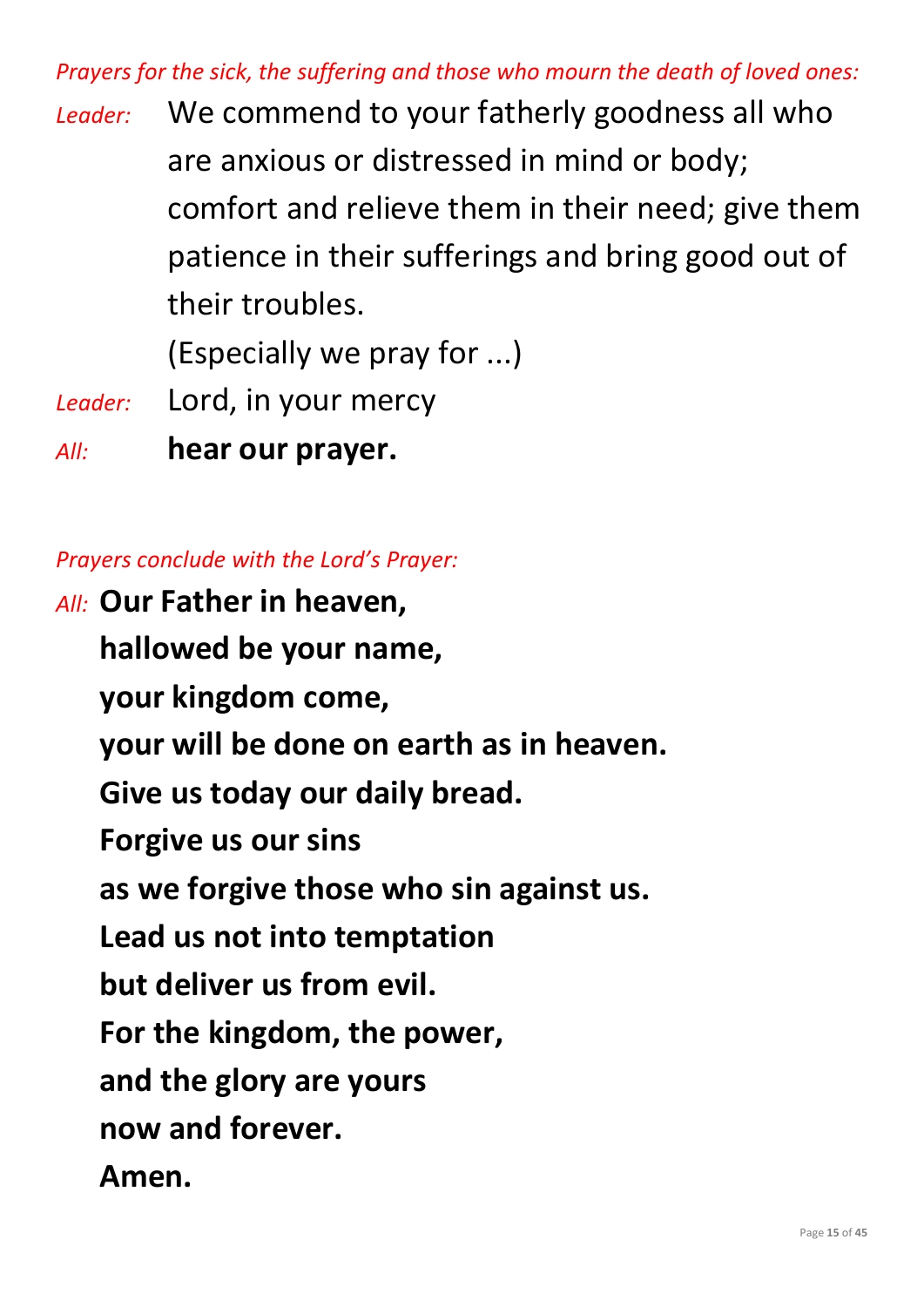## **Hymn: My Faith Looks Up To Thee**

*Ray Palmer, 1808-1887*

My faith looks up to thee, thou Lamb of Calvary, Saviour divine! Now hear me while I pray; take all my guilt away; O let me from this day be wholly thine!

May thy rich grace impart strength to my fainting heart; my zeal inspire; as thou hast died for me, O may my love to thee pure, warm, and changeless be, a living fire.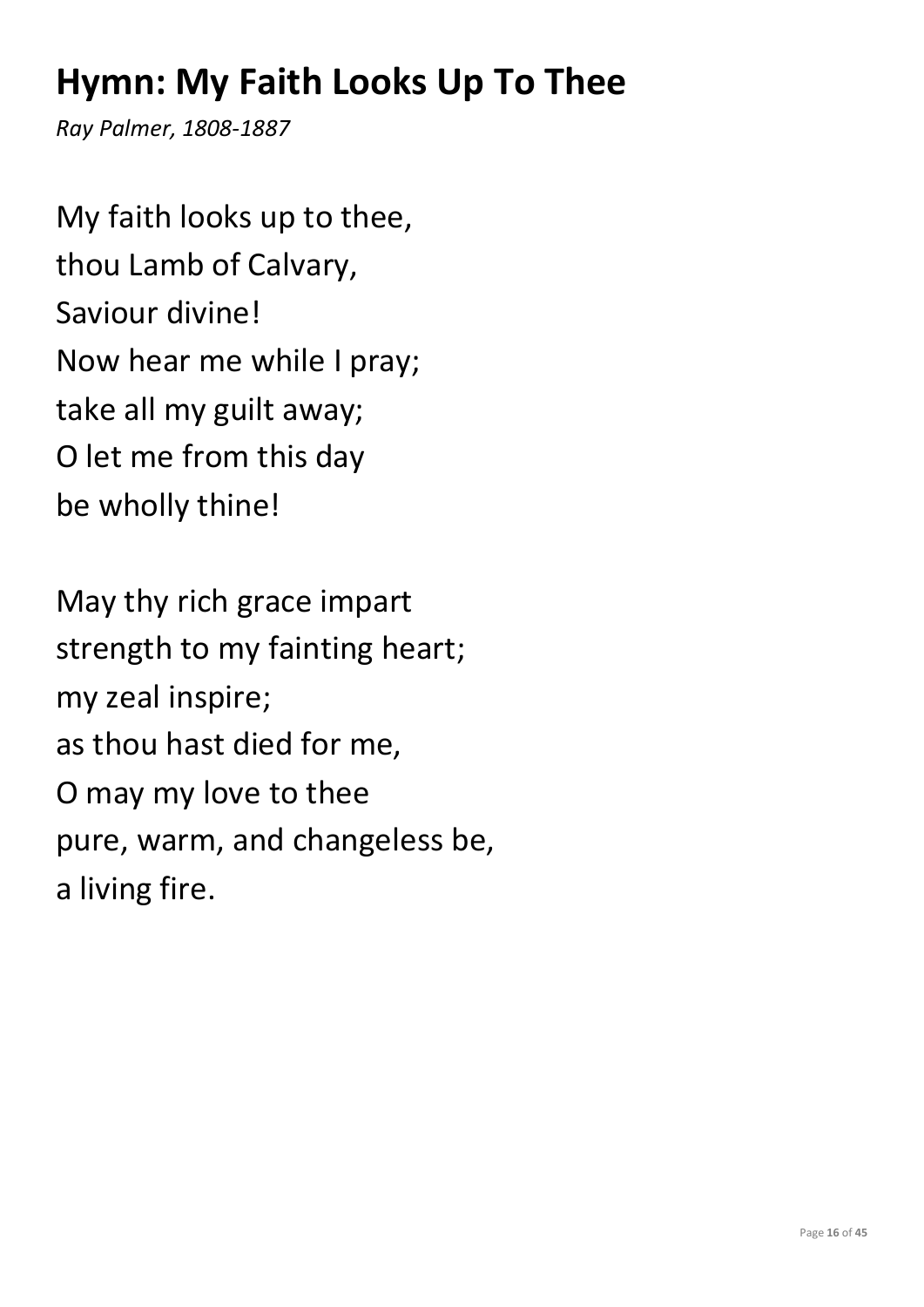While life's dark maze I tread, and griefs around me spread, be thou my guide; bid darkness turn to day, wipe sorrow's tears away, nor let me ever stray from thee aside.

When ends life's transient dream, when death's cold, sullen stream shall o'er me roll, blest Saviour, then, in love, fear and distrust remove; O bear me safe above, a ransomed soul.

Public Domain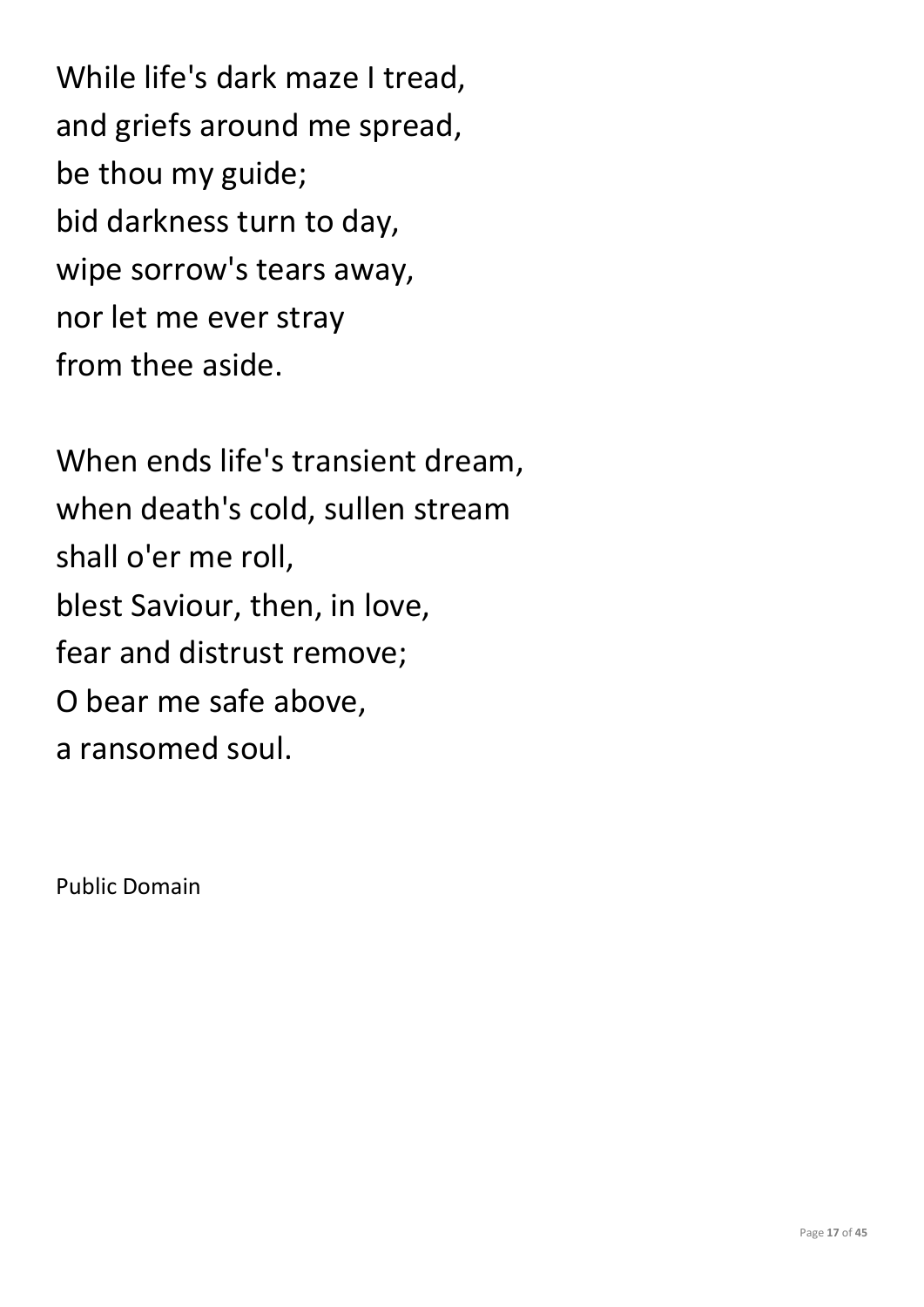*Short briefing on receiving the Sacrament.*

#### **Prayer of Penitence and Confession**

*(Please remain kneeling or seated) The minister may use this or another call to confession*

*Minister:* Brothers and sisters: as we come together to share in the holy Communion of the Body and Blood of our Saviour Christ, the Scriptures urge us to examine our lives and repent of our sins. As we do so, let us be thankful that God the Son humbled himself, becoming man, to die for us on the Cross. And by the shedding of his precious blood, he obtained for us forgiveness of sins, and life with him forever. In remembrance of his death, and as a pledge of his love, Jesus instituted this holy sacrament, to our great and endless comfort.

> You, then, who truly and earnestly repent of your sins, and are reconciled and at peace with others, and intend to lead a new life, following the commandments of God, and walking from now on in his holy ways, draw near with faith, and take this holy sacrament to your comfort. But first, let us make our humble confession to almighty God.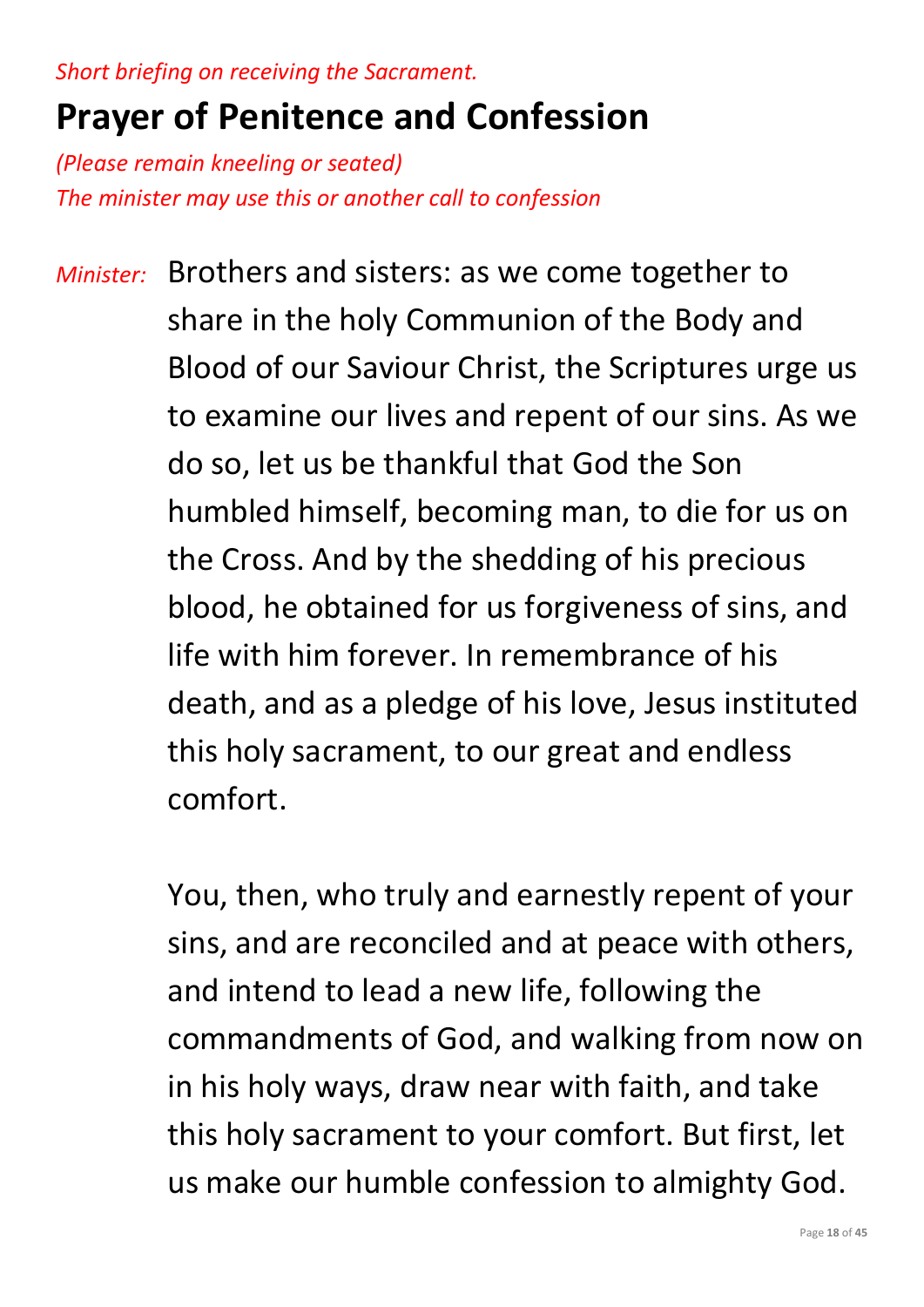*All:* **Almighty God, our Heavenly Father We admit that we have sinned against you in thought, word and deed, and deserve your just punishment. We truly repent and are sorry for what we have done. Have mercy on us, merciful Father. For the sake of your Son Jesus Christ, who died for us, forgive us all that is past, and grant that we may serve you in newness of life to the glory of your name. Amen.**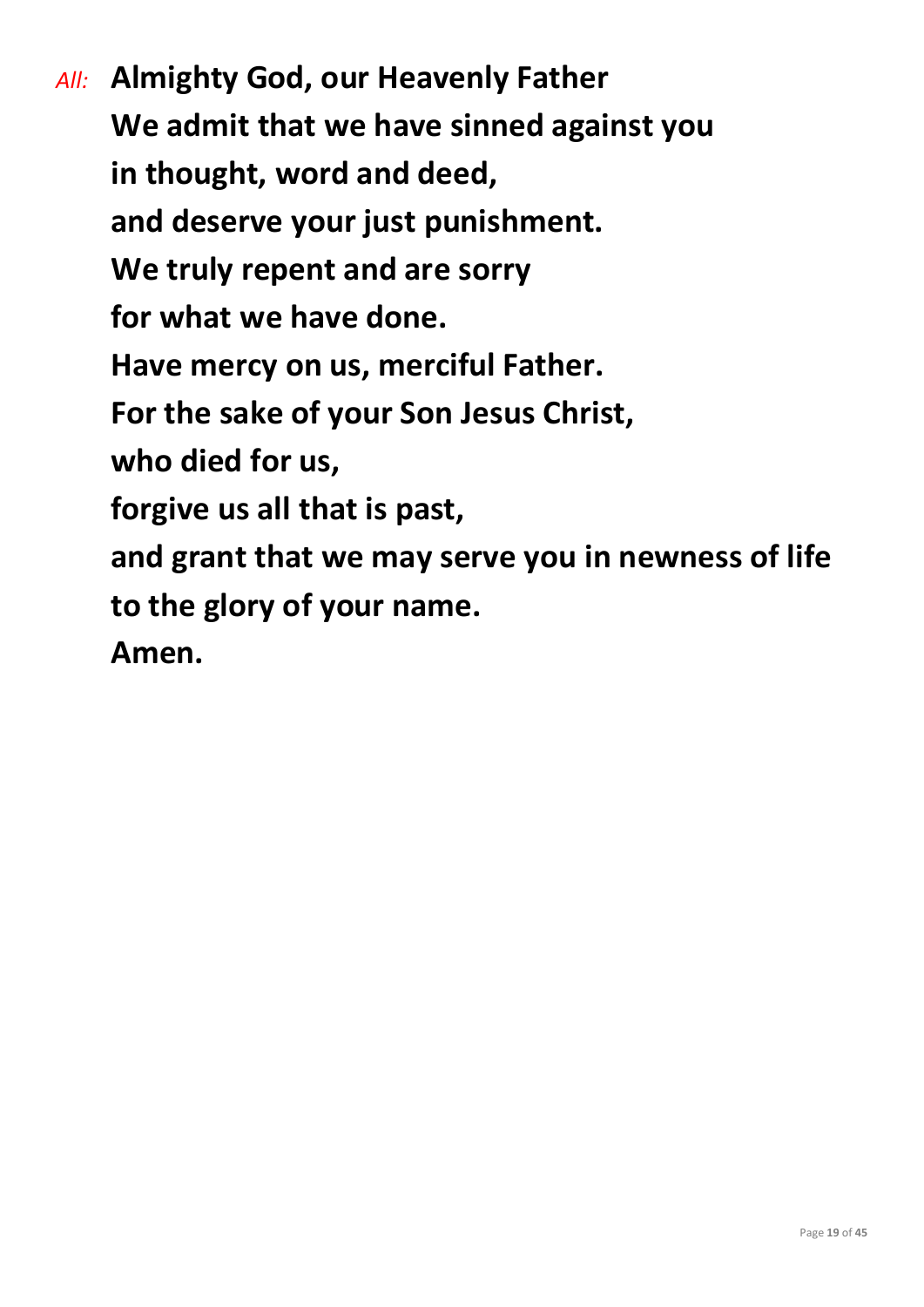*The minister declares God's forgiveness*

Almighty God, who forgives all who truly repent have mercy upon you, pardon and deliver you from all your sins, confirm and strengthen you in all goodness, and keep you in life eternal; through Jesus Christ our Lord.

*All:* **Amen.**

#### *Then the minister shall say,*

Hear these words of comfort in the Gospel:

God so loved the world, that he gave his only Son, that whoever believes in him should not perish but have eternal life.

(John 3:16)

The saying is trustworthy and deserving of full acceptance, that Christ Jesus came into the world to save sinners. (1 Timothy 1:15)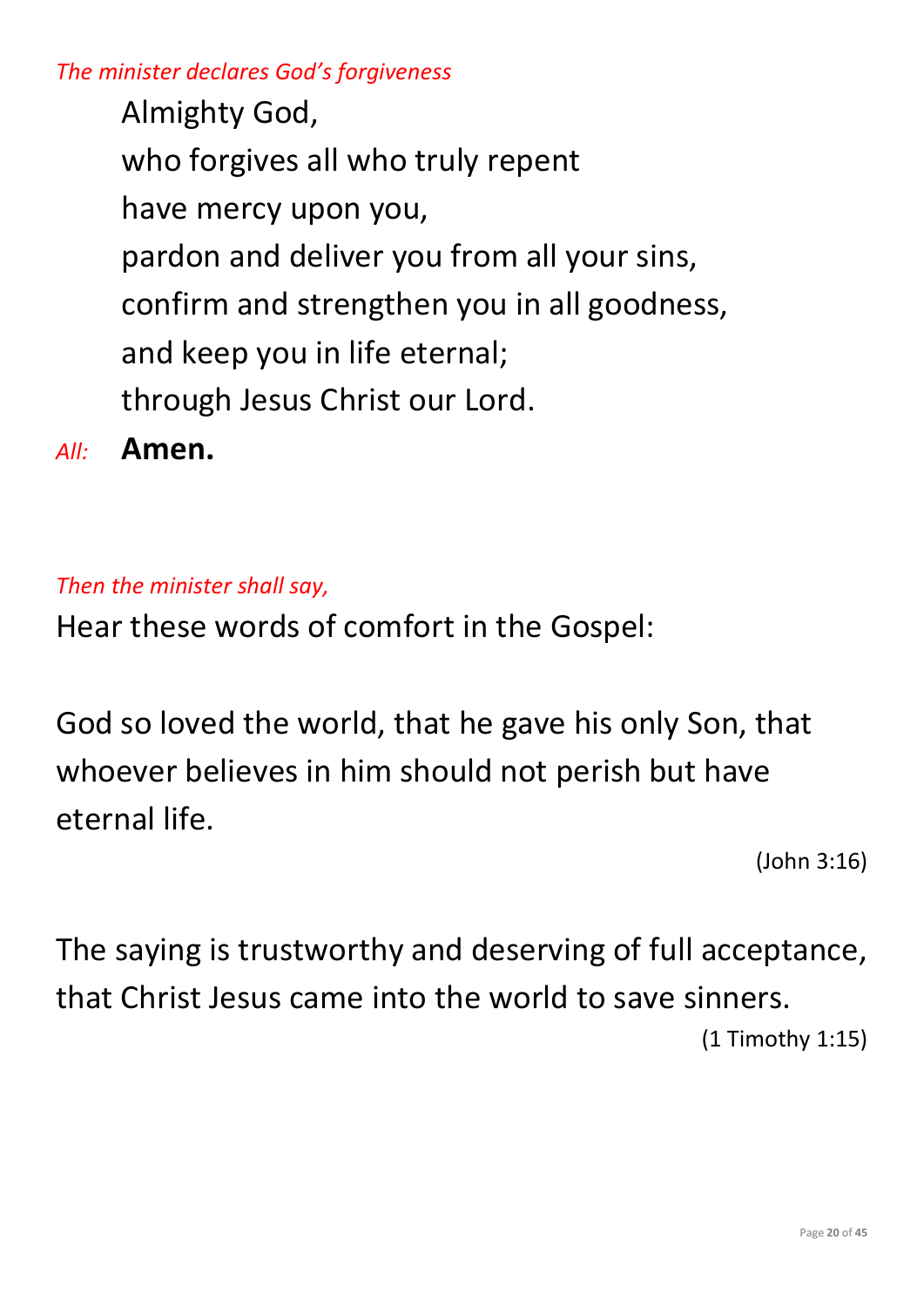# **The Eucharist**

*(Please remain kneeling or seated)*

- *Minister:* The Lord is here.
- *All:* **His Spirit is with us.**
- *Minister:* Lift up your hearts.
- *All:* **We lift them to the Lord.**
- *Minister:* Let us give thanks to the Lord our God.

*All:* **It is right to give him thanks and praise.**

*Minister:* It is indeed right it is our duty and our joy, at all times and in all places to give you thanks and praise, holy Father, heavenly King, almighty and eternal God, through Jesus Christ your Son our Lord.

> Therefore with angels and archangels, and with all the company of heaven, we proclaim your great and glorious name, for ever praising you and saying: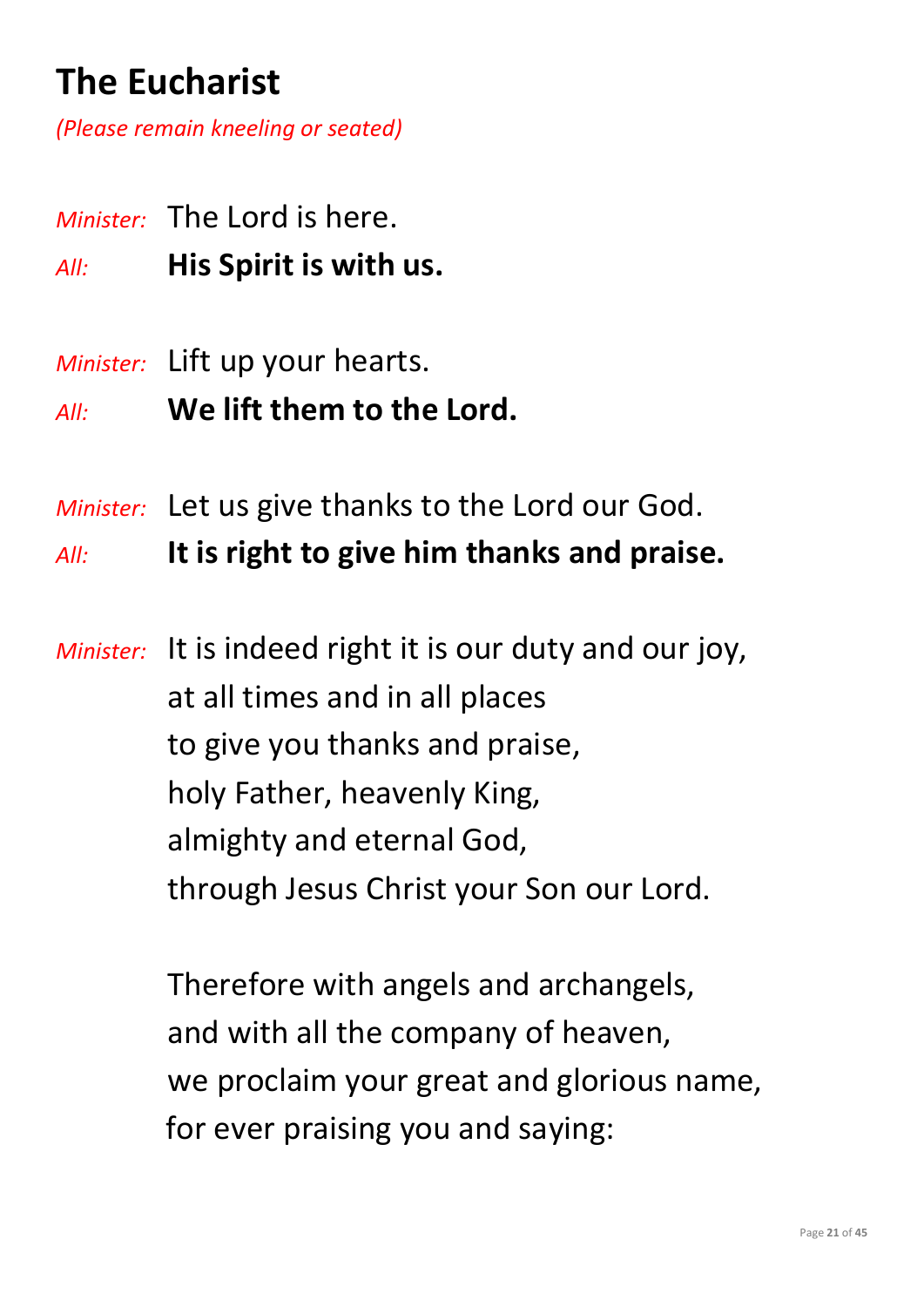*All:* **Holy, holy, holy Lord God of power and might, Heaven and earth are full of your glory. Glory to you O Lord Most High.**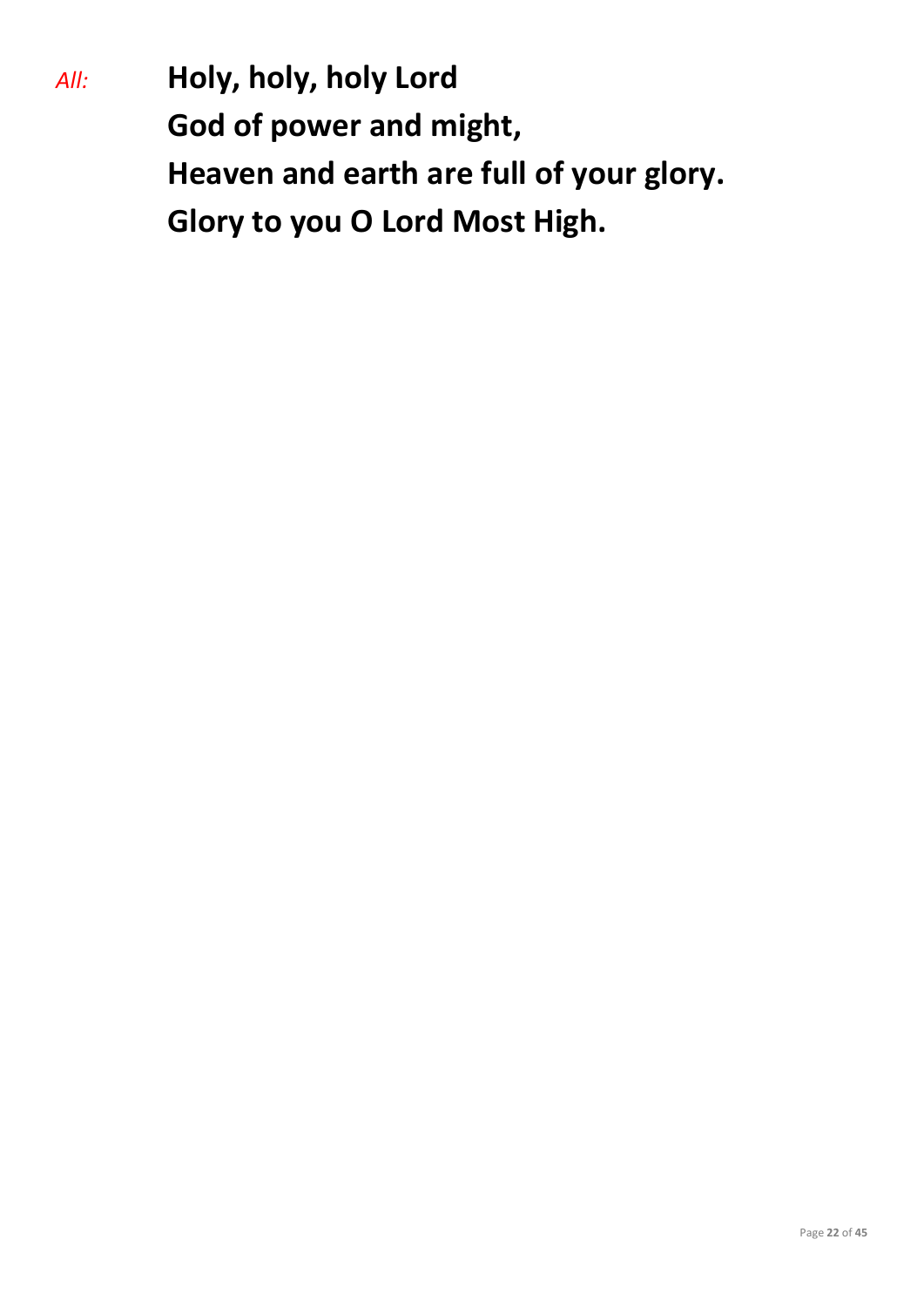#### *This Prayer of Humble Access may be said by all*

*All:* **We do not presume to come to this your table, merciful Lord, trusting in our own righteousness, but in your manifold and great mercies. We are not worthy so much as to gather up the crumbs under your table. But you are the same Lord, whose nature is always to have mercy. Grant us therefore, gracious Lord, so to eat the flesh of your dear Son Jesus Christ and to drink his blood, that we may evermore dwell in him and he in us. Amen.**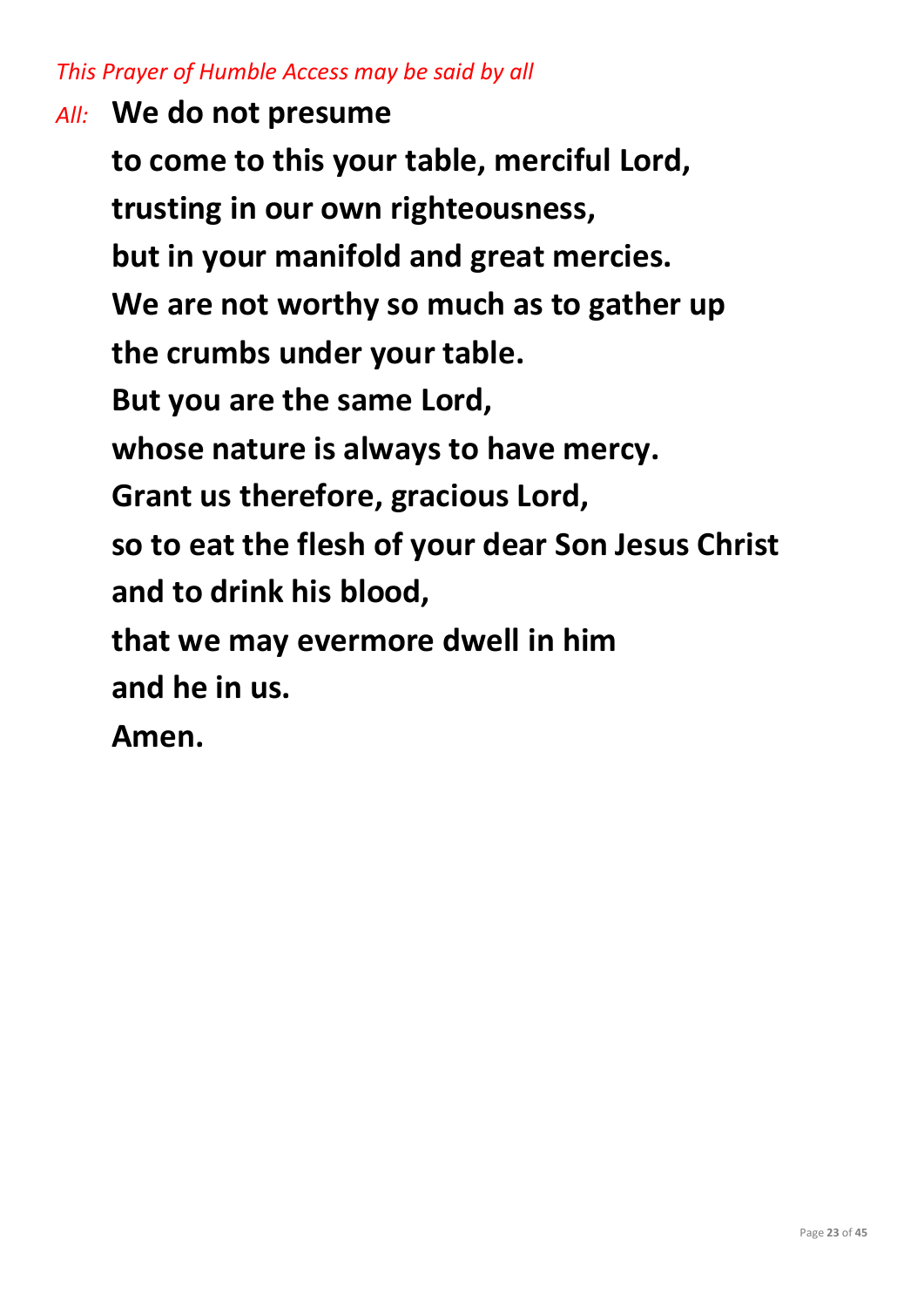#### *The Minister prays*

Almighty God, our Heavenly Father, who in your tender mercy gave your only Son Jesus Christ to suffer death upon the cross for our redemption;

who made there,

by his one oblation of himself once offered,

a full, perfect and sufficient sacrifice

for the sins of the whole world;

and who instituted, and in his holy gospel commanded us to continue,

a perpetual memory of his precious death until his coming again:

Hear us, merciful Father, we humbly pray,

and grant that we who receive

these gifts of your creation,

this bread and this wine,

according to your Son our Saviour

Jesus Christ's holy institution,

in remembrance of his death and passion,

may be partakers, by faith,

of his most blessed body and blood: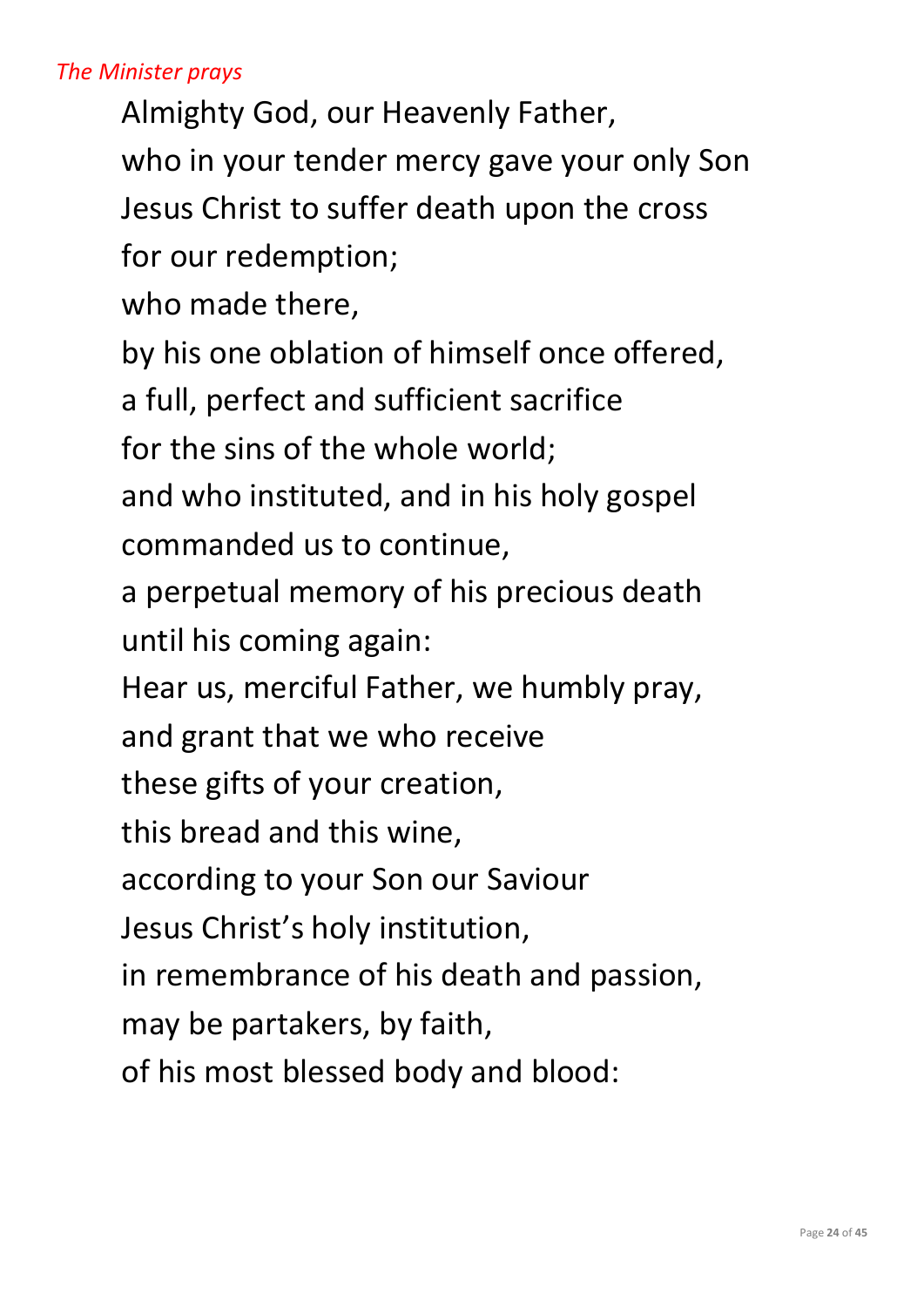who, in the night he was betrayed, took bread, and when he had given you thanks, he broke it and gave it to his disciples saying, "Take, eat; this is my body which is given for you; do this in remembrance of me." In the same way, after supper, he took the cup, and when he had given you thanks, he gave it to them saying, "Drink this, all of you; this is my blood of the new covenant, which is shed for you and for many for the forgiveness of sins; do this, as often as you drink it, in remembrance of me."

*All:* **Amen.**

# **The Distribution**

#### *Minister:*

Eat and drink this in remembrance that Christ died for you and feed on him in your hearts by faith with thanksgiving.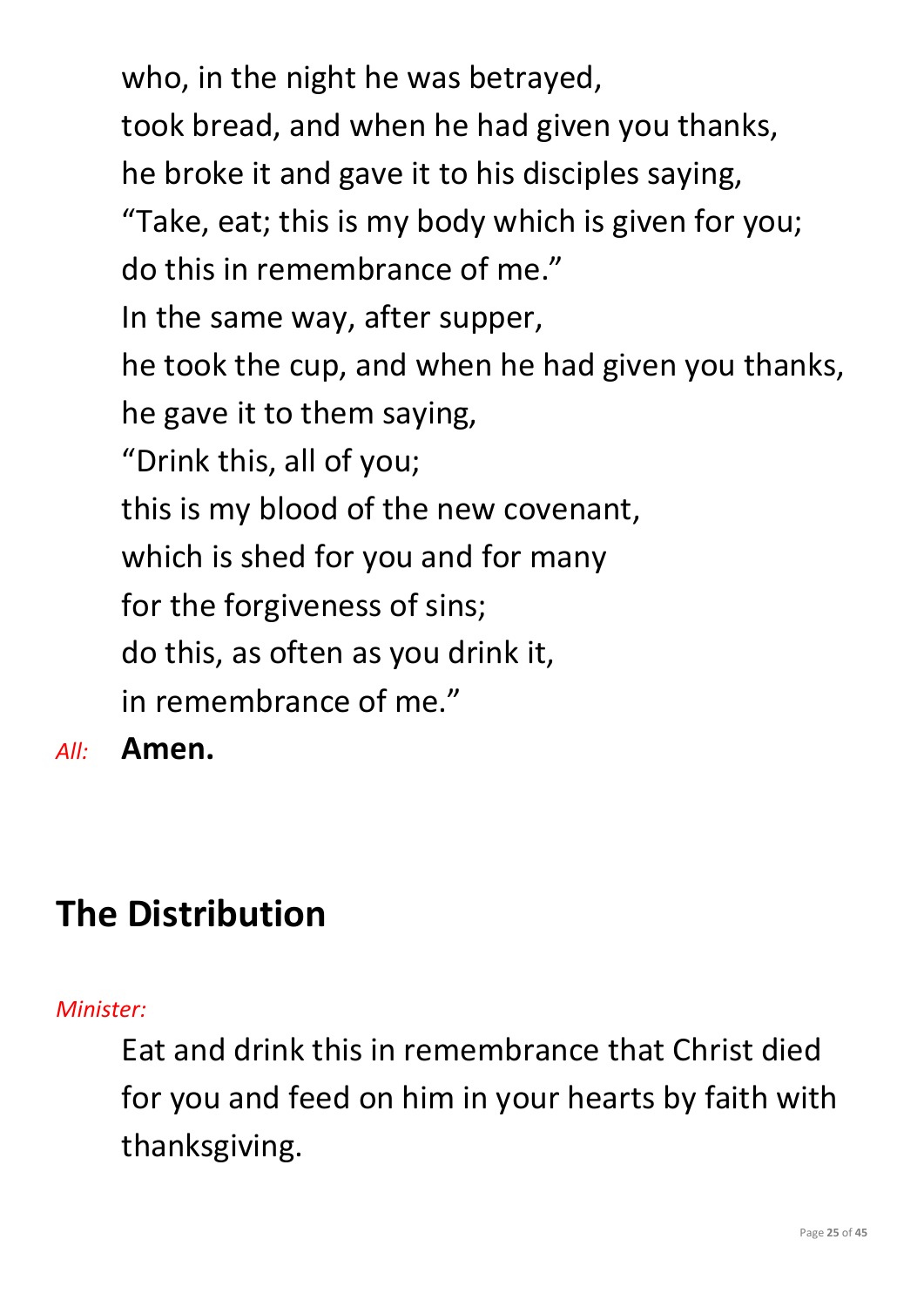# **Hymn: Psalm 51:1-3, 13-15**

*The Scottish Psalter*

After thy loving-kindness, Lord, have mercy upon me: For thy compassions great, blot out all mine iniquity.

Me cleanse from sin, and thoroughly wash from mine iniquity: For my transgressions I confess; my sin I ever see.

Then will I teach thy ways unto those that transgressors be; And those that sinners are shall then be turned unto thee.

O God, of my salvation God, me from blood-guiltiness Set free; then shall my tongue aloud sing of thy righteousness.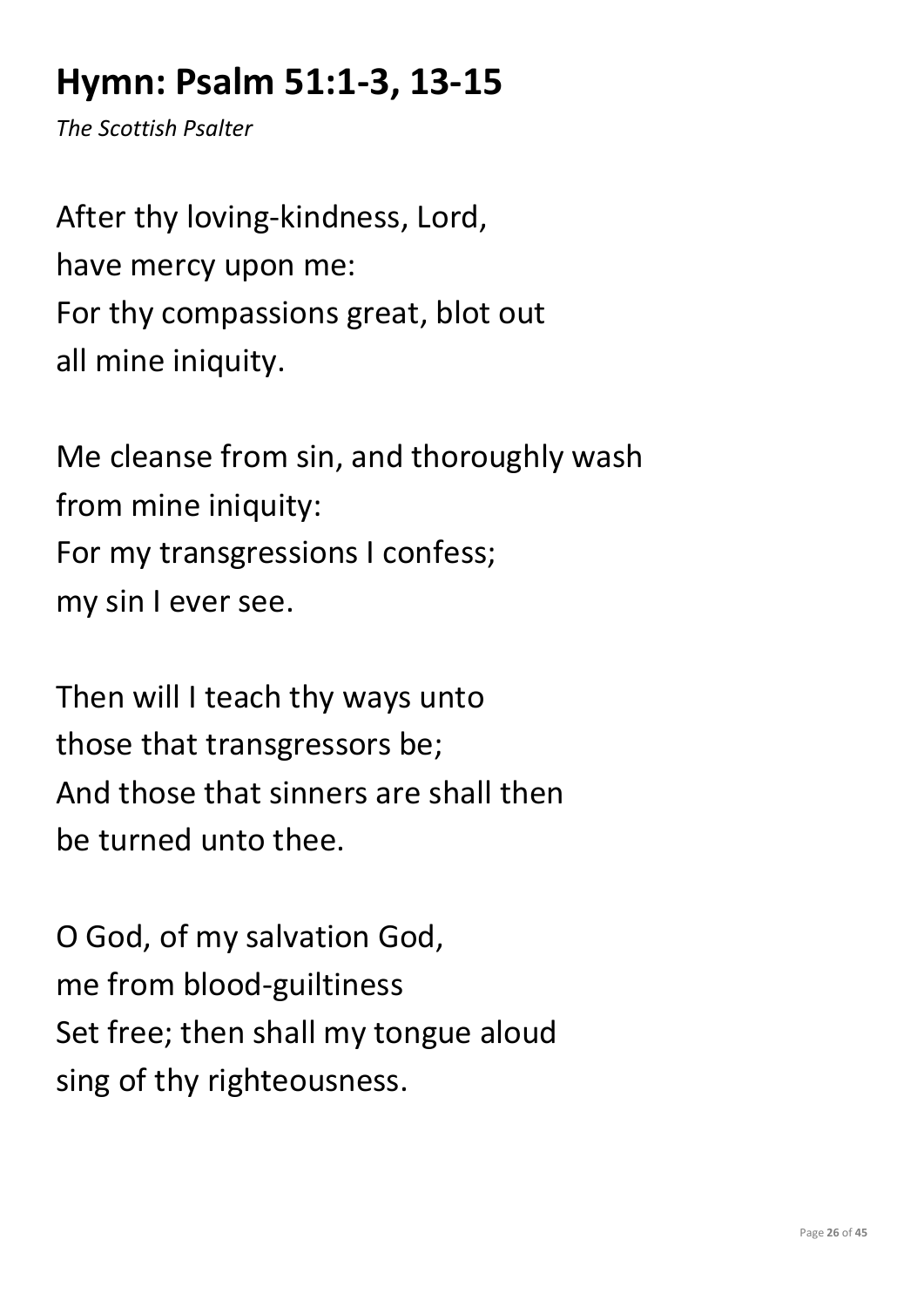My closèd lips, O Lord, by thee let them be opened; Then shall thy praises by my mouth abroad be publishèd.

© 2001 Music for the Church of God Used by permission. CCLI License No. 332301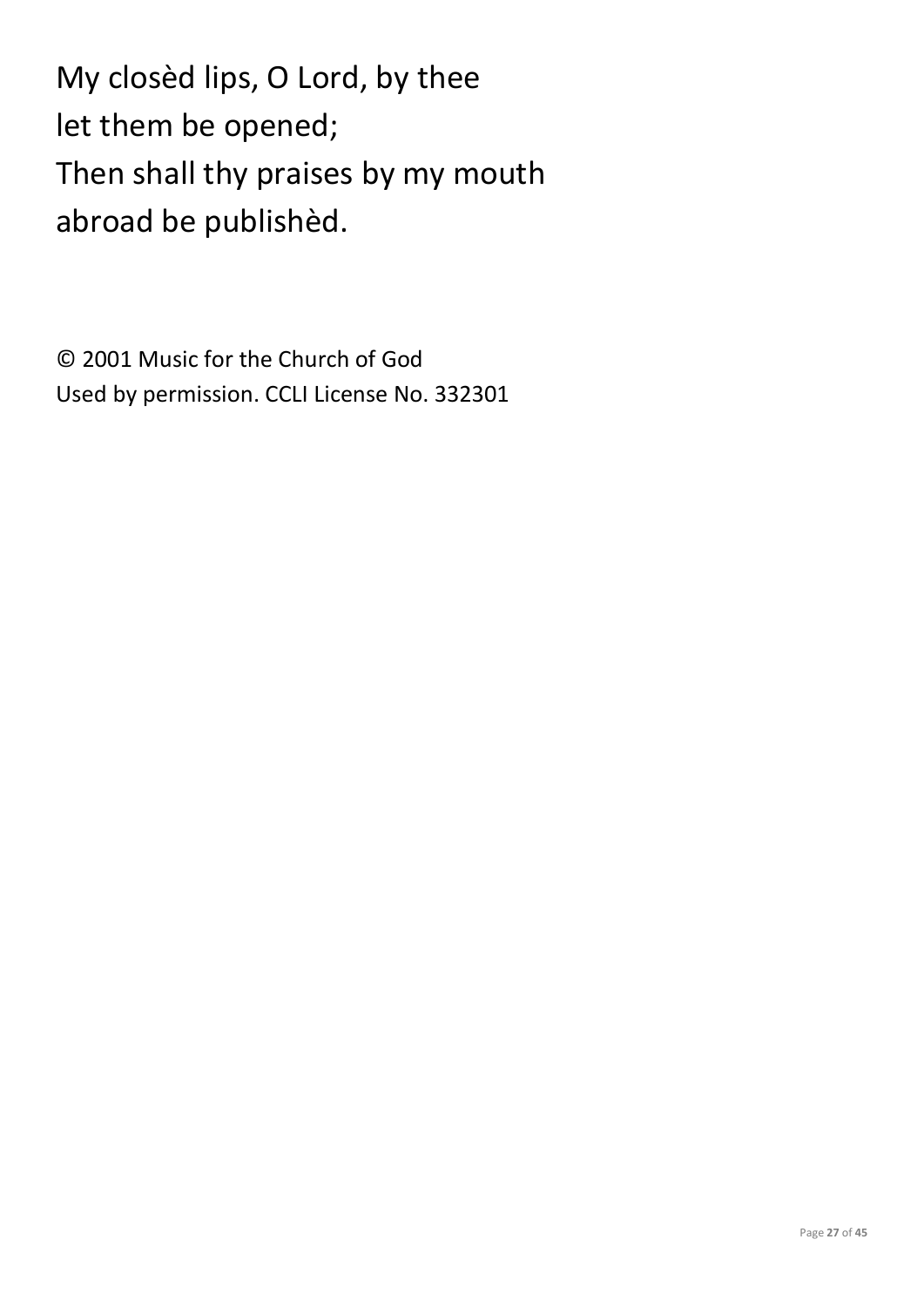## **Hymn: My God, I Love Thee; Not Because**

*Edward Caswall, 1814-1878*

My God, I love Thee; not because I hope for heaven thereby, nor yet because who love thee not are lost eternally.

Thou, O my Jesus, thou didst me upon the cross embrace; for me didst bear the nails and spear, and manifold disgrace;

And griefs and torments numberless, and sweat of agony; yea, death itself – and all for me who was thine enemy.

Then why, O blessèd Jesu Christ, Should I not love thee well? Not for the sake of winning heaven, nor of escaping hell;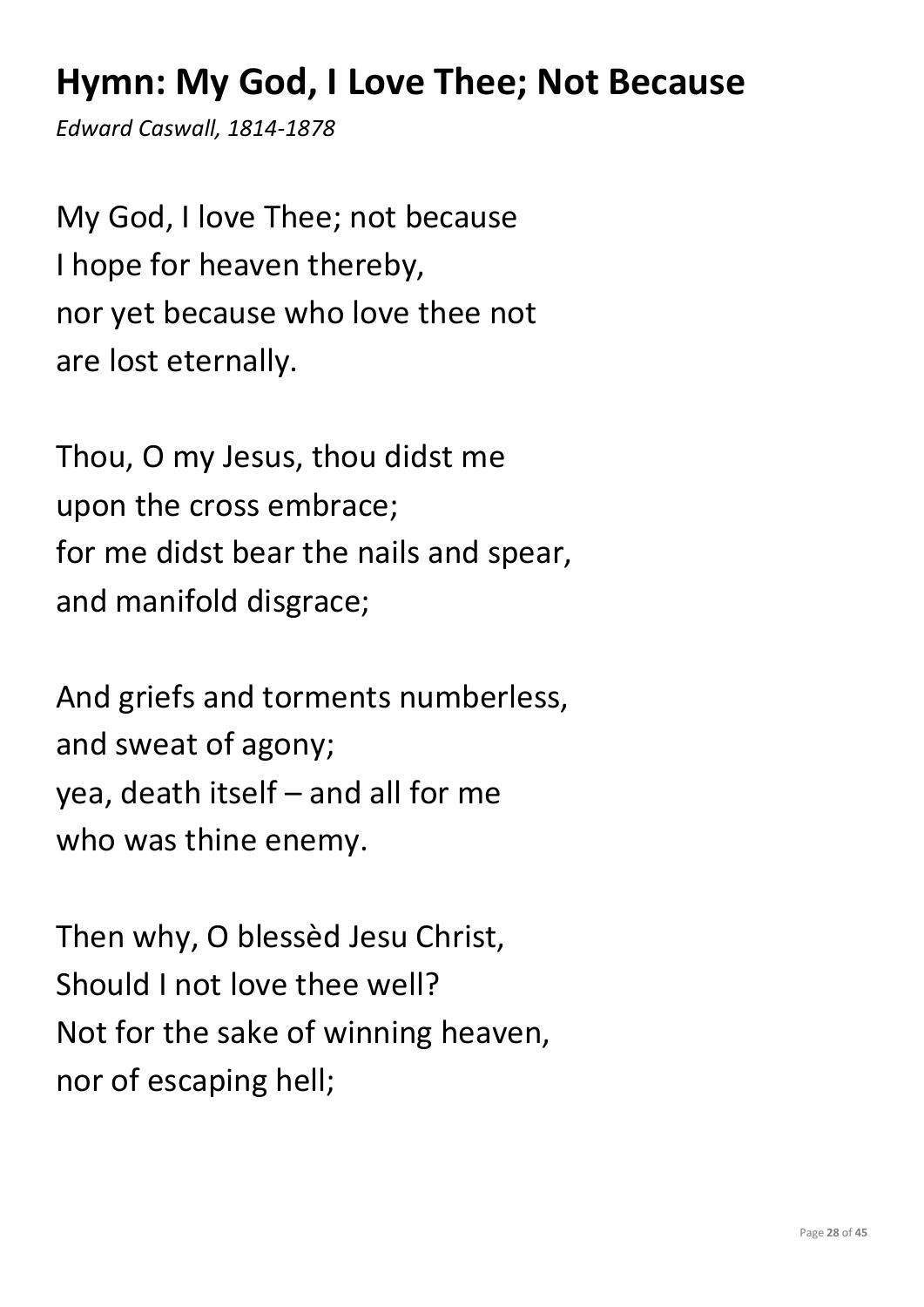Not from the hope of gaining aught, Not seeking a reward; But as thyself hast lovèd me, O ever-loving Lord.

So would I love thee, dearest Lord, and in thy praise will sing; solely because thou art my God, and my most loving King.

Public Domain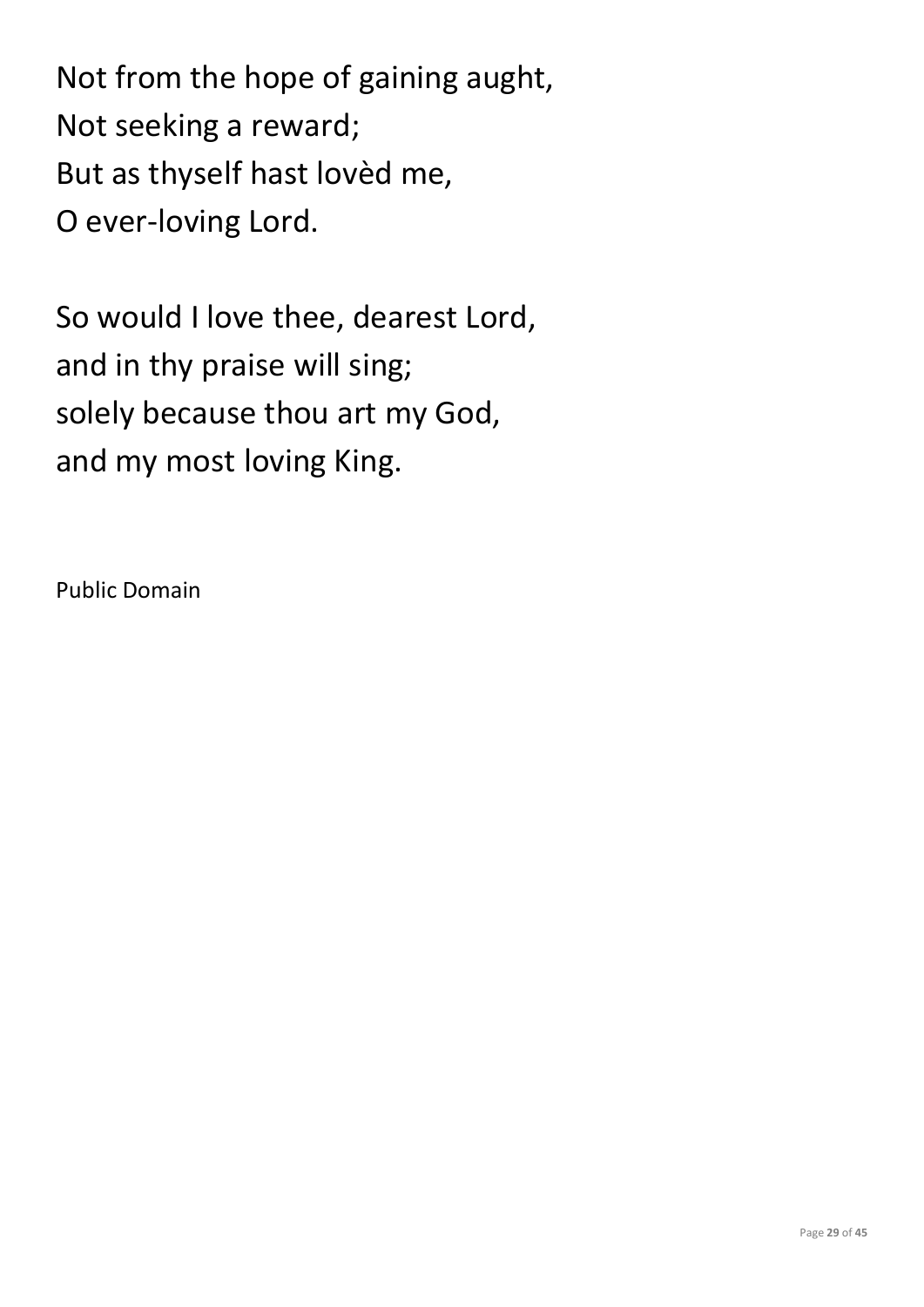## **Prayers of Response**

*(Please kneel or be seated)*

*All:* **Almighty God, we thank you for feeding us with the spiritual food of the body and blood of your Son Jesus Christ. Through him we offer you our souls and bodies to be a living sacrifice. Send us out into the world in the power of your Spirit, to live and work to your praise and glory. Amen.**

**Announcements**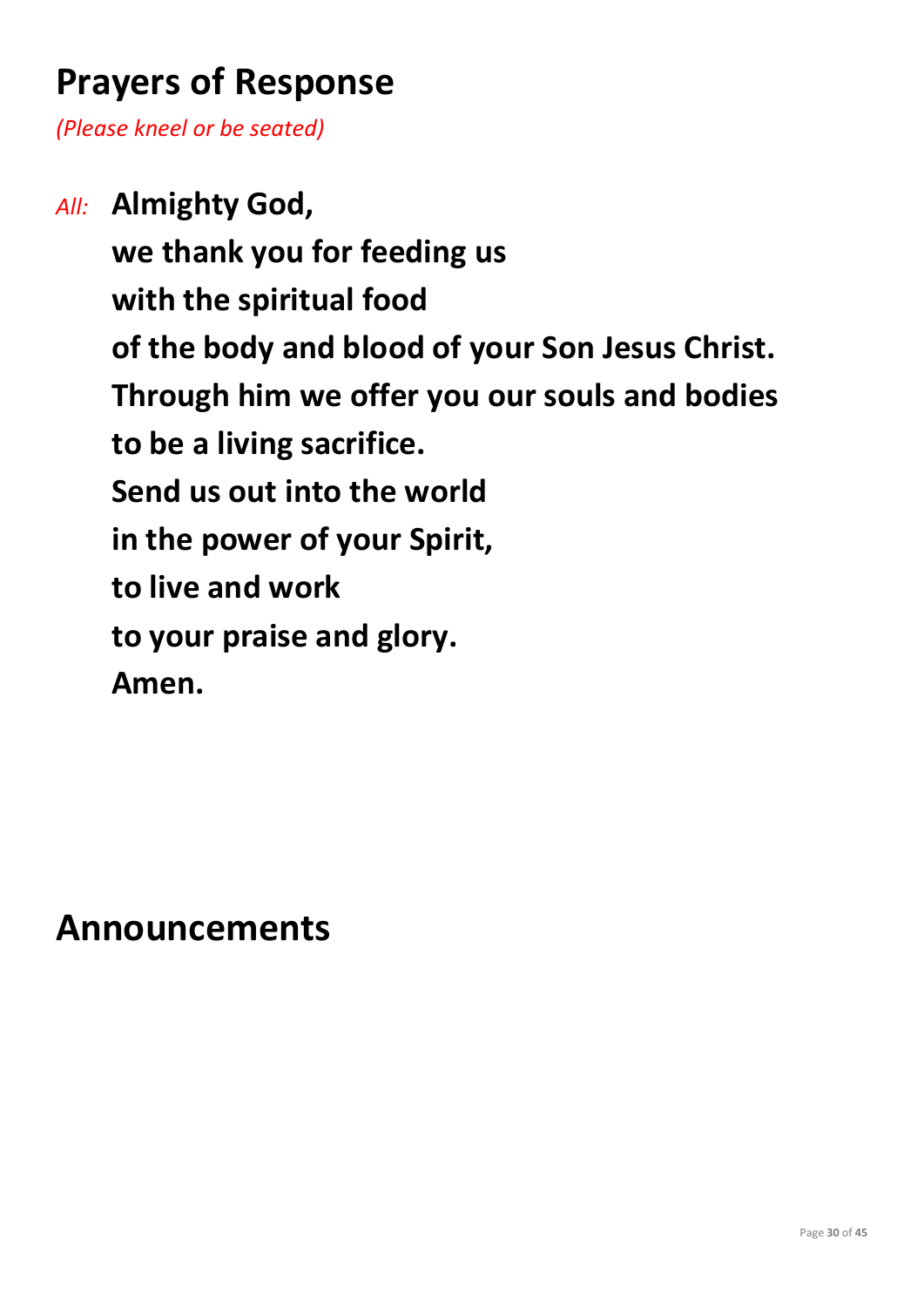# **The Blessing**

*The gathering ends with a blessing.*

*Minister:* The peace of God, which passes all understanding, keep your hearts and minds in the knowledge and love of God, and of his Son Jesus Christ our Lord; and the blessing of God almighty, the Father, the Son, and the Holy Spirit, be among you and remain with you always. *All:* **Amen.**

*Minister:* Go in peace to love and serve the Lord.

*All:* **In the name of Christ. Amen.**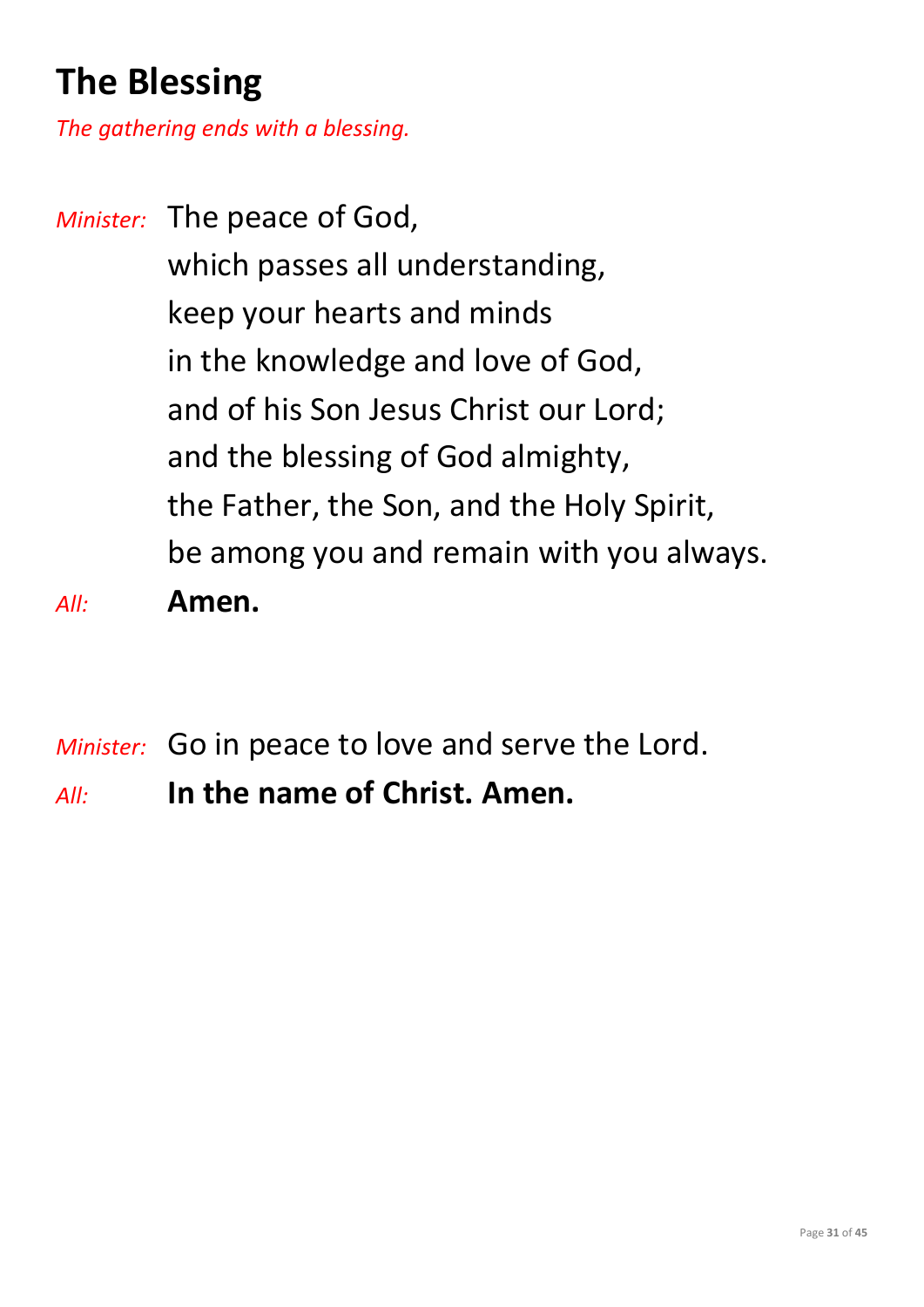# **Hymn: Thy Hand, O God, Has Guided**

*E.H. Plumptre*

Thy hand, O God, has guided Thy flock, from age to age; The wondrous tale is written, Full clear, on every page; Our fathers owned thy goodness, And we their deeds record; And both of this bear witness; Once Church, one faith, one Lord.

Thy heralds brought glad tidings, To greatest, as to least; They bade men rise, and hasten To share the great King's feast; And this was all their teaching, In every deed and word, To all alike proclaiming One Church, one faith, one Lord.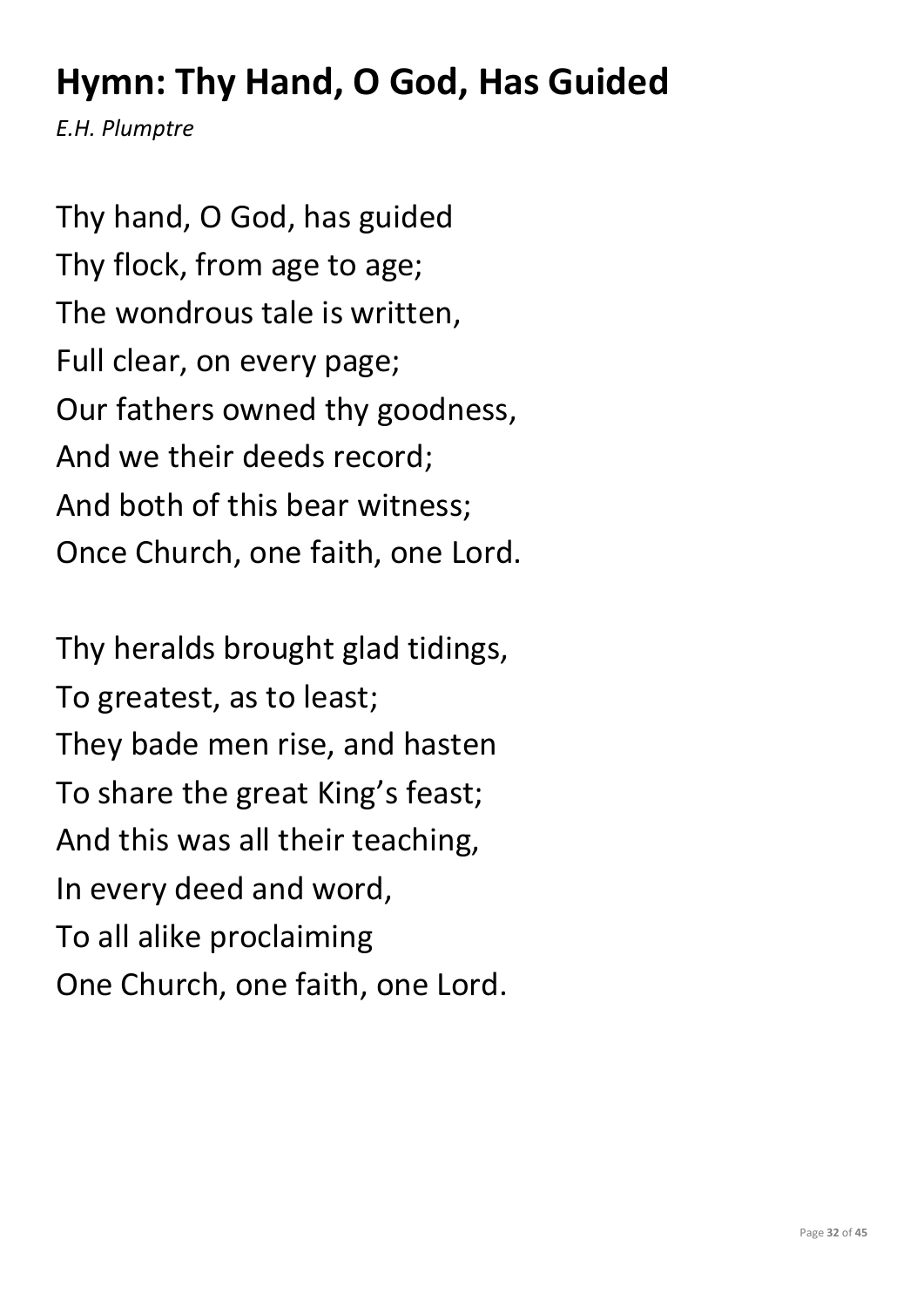Through many a day of darkness, Through many a scene of strife, The faithful few fought bravely, To guard the nation's life. Their Gospel of redemption, Sin pardoned, man restored, Was all in this enfolded: One Church, one faith, one Lord.

And we, shall we be faithless? Shall hearts fail, hands hang down? Shall we evade the conflict, And cast away our crowns? Not so: in God's deep counsels Some better thing is stored; We will maintain, unflinching, One Church, one faith, one Lord.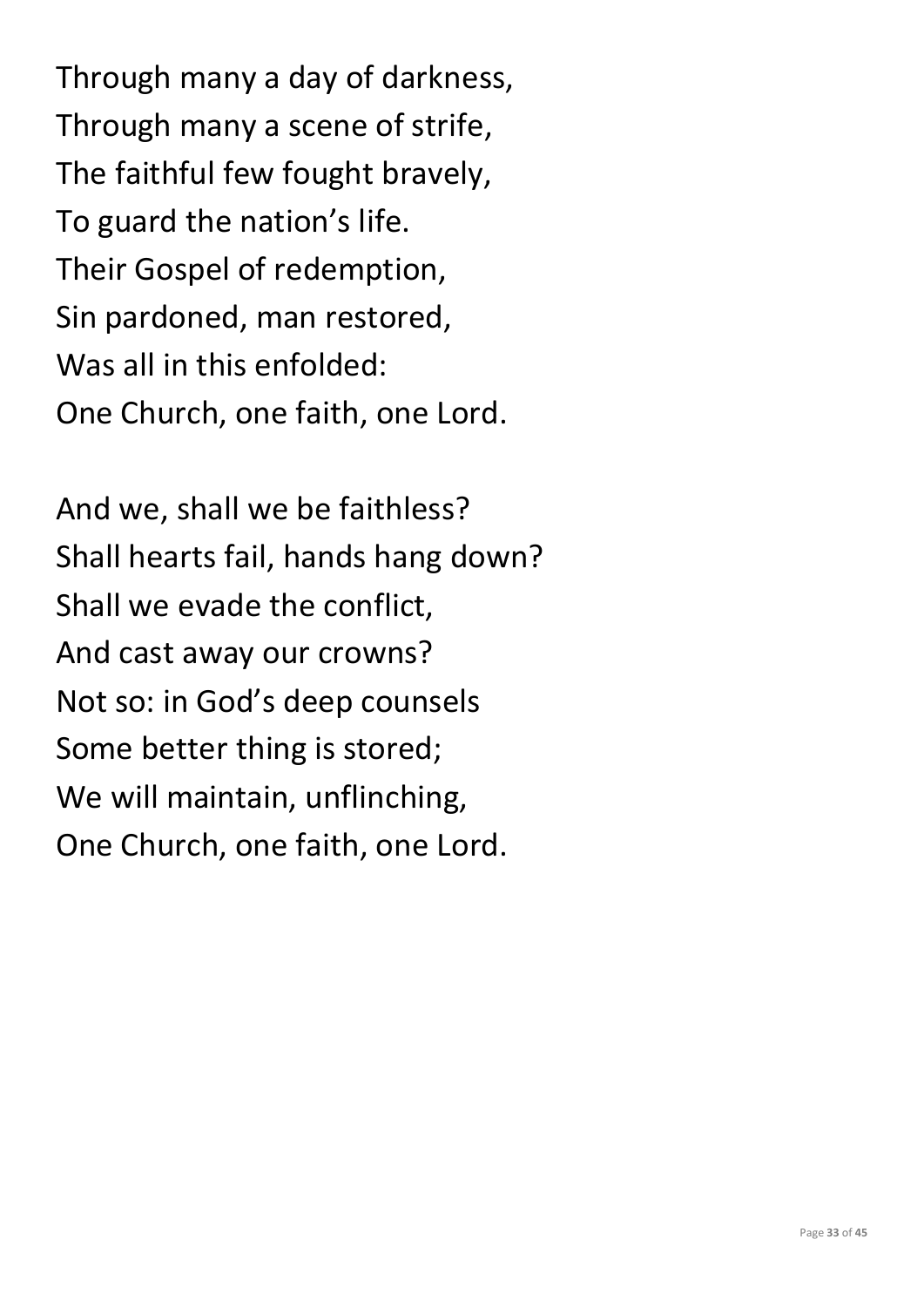Thy mercy will not fail us, Nor leave thy work undone; With Thy right hand to help us, The victory shall be won; And then, by men and angels, Thy name shall be adored, And this shall be their anthem: One Church, on faith, one Lord.

Public Domain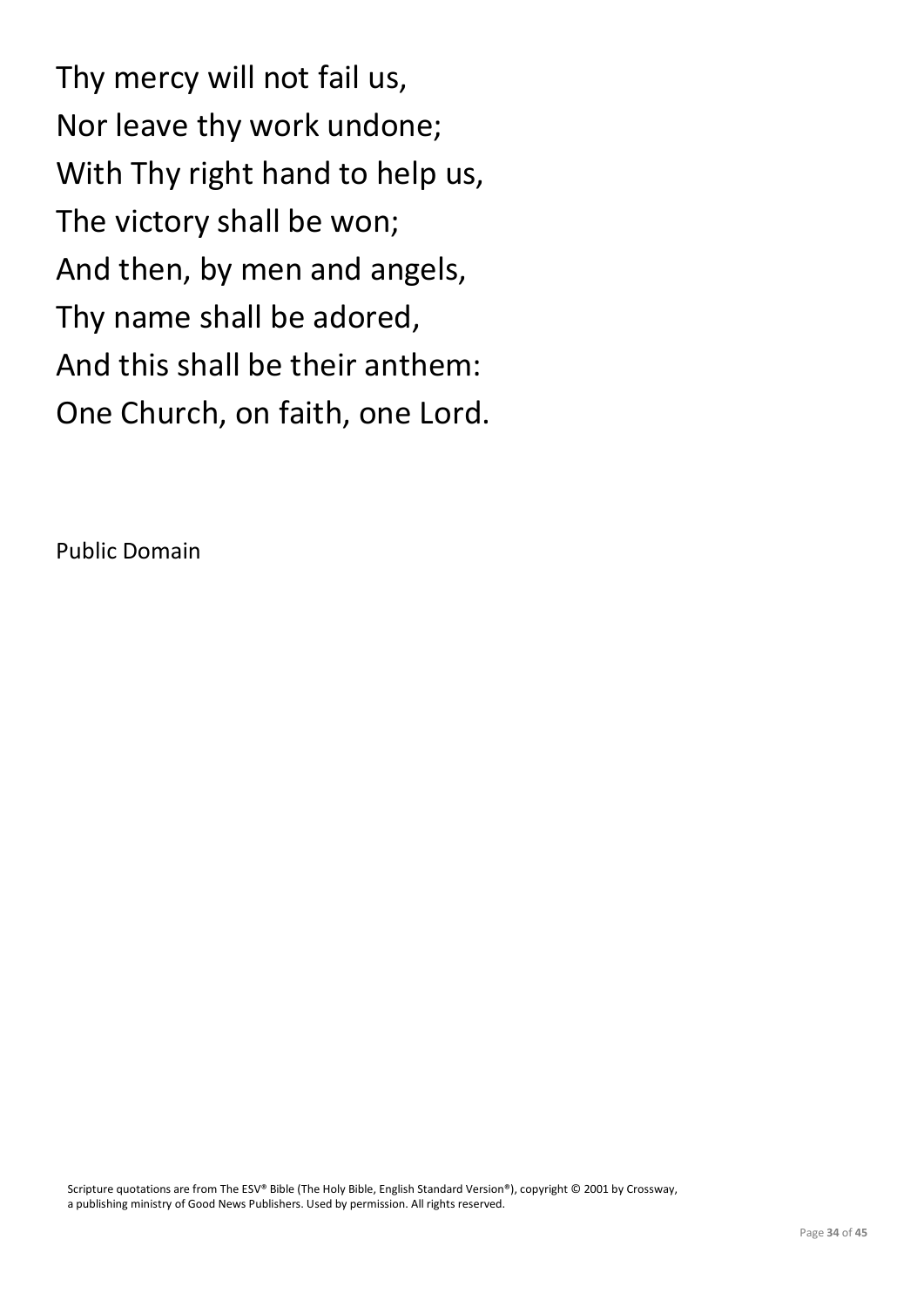### **Connect with us**

Thank you for joining our service. If you would like for us to get in touch with you, or have any feedback for us, please fill in our Connection Card at **[stmarys.my/connect](http://stmarys.my/connect)**

#### **Giving**

#### **Online transfer**

Bank name: **Standard Chartered Bank Malaysia Bhd** Account name: **St Mary's Cathedral** Account number: **312 142 334 691** Recipient reference: If giving a pledge, enter *your 3 digit pledge number*.

Otherwise, enter **Online Service** or the service you normally attend.

For one-off giving, please email the bank-in slip or online transfer receipt to: **collections@stmaryscathedral.org.my**

#### **Boost e-wallet**

Scan the following QR code using the Boost App. Be sure to confirm "St Mary's Cathedral" is listed as the payee.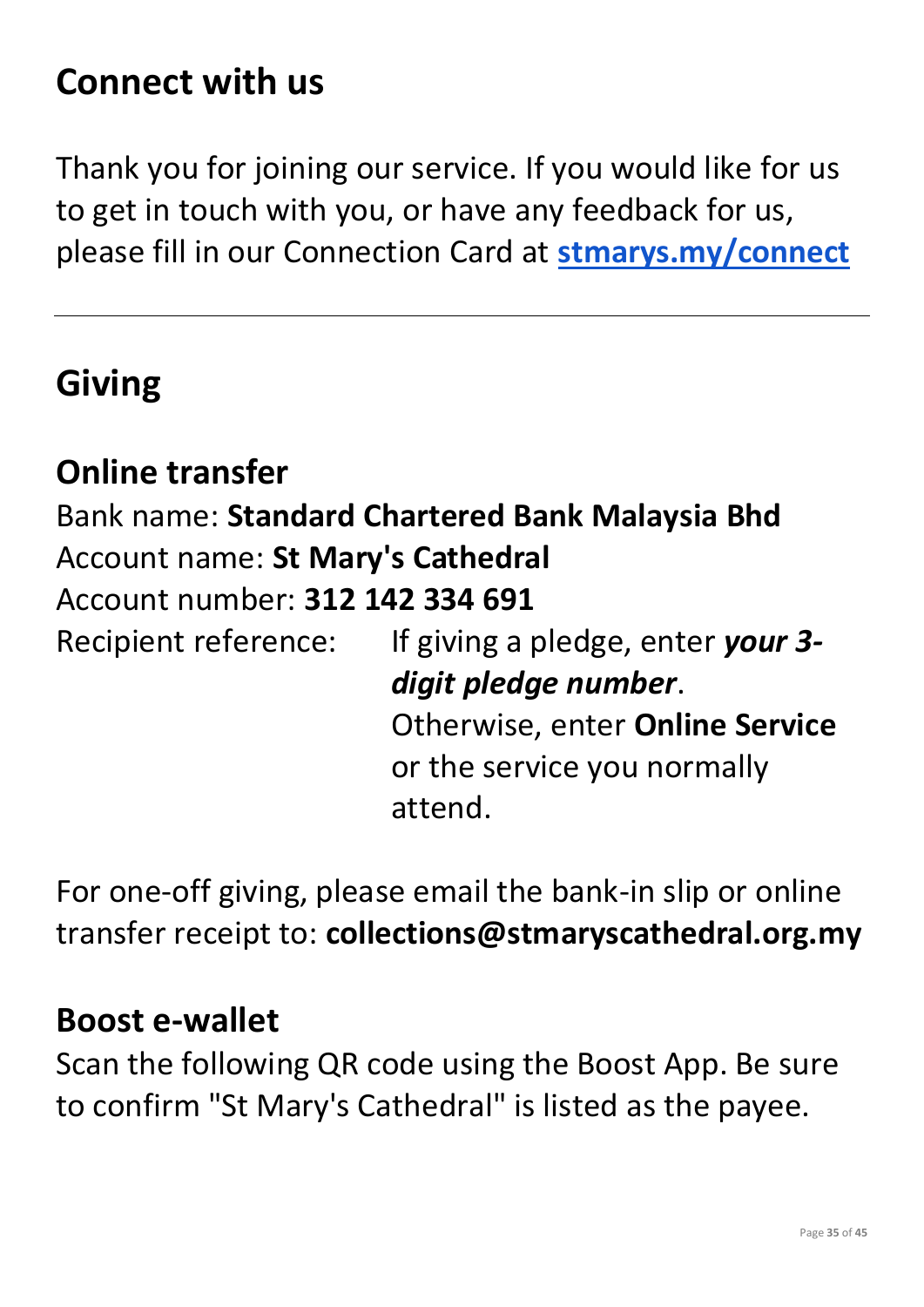

Note: This method of giving is analogous to putting cash into the offertory bag/box. Your donation will go to the General Fund. You will not be given a receipt. Do not use this to give a pledge.

Details on our webpage: **[stmarys.my/give](http://stmarys.my/give)**

#### **Onsite & Online Services**

Here are the details of our English onsite services on Sundays:

- Liturgical Services  $7.00$  am,  $9.00$  am,  $11.00$  am
- Contemporary (SMACC) Services 11.00 am, 5.00 pm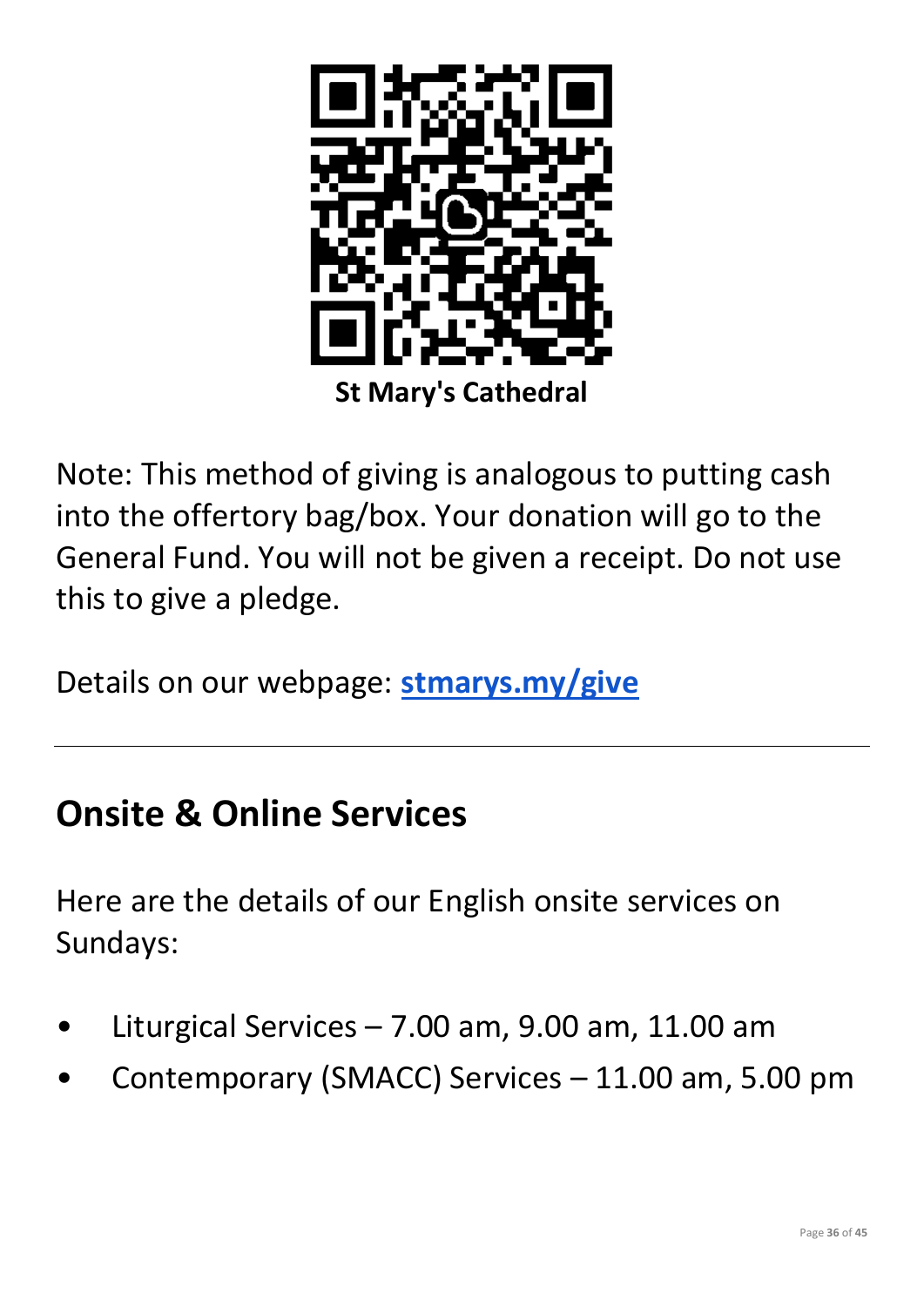If you are joining us online on Sundays, the Liturgical service will be livestreamed at 9.00 am.

More information about our services can be found here: **[stmarys.my/services](http://stmarys.my/services)**

You no longer need to book to come for services at the Cathedral. However, you can still use the booking page to book a carpark at the Royal Selangor Club or at the Cathedral, if you need to. You can book at: **[stmarys.my/booking](http://stmarys.my/booking)**. If you are parking at the Dataran Merdeka Carpark, you do not need to book a carpark. Carparking is free. Bookings for carparking will open at 2.00 pm on Sunday and close at noon on Friday.

## **Onsite Service Volunteers**

We are looking for volunteers to help out at our onsite services. If you are a regular at St Mary's Cathedral and would like to volunteer, please fill in the form at **[stmarys.my/volunteer](http://stmarys.my/volunteer)**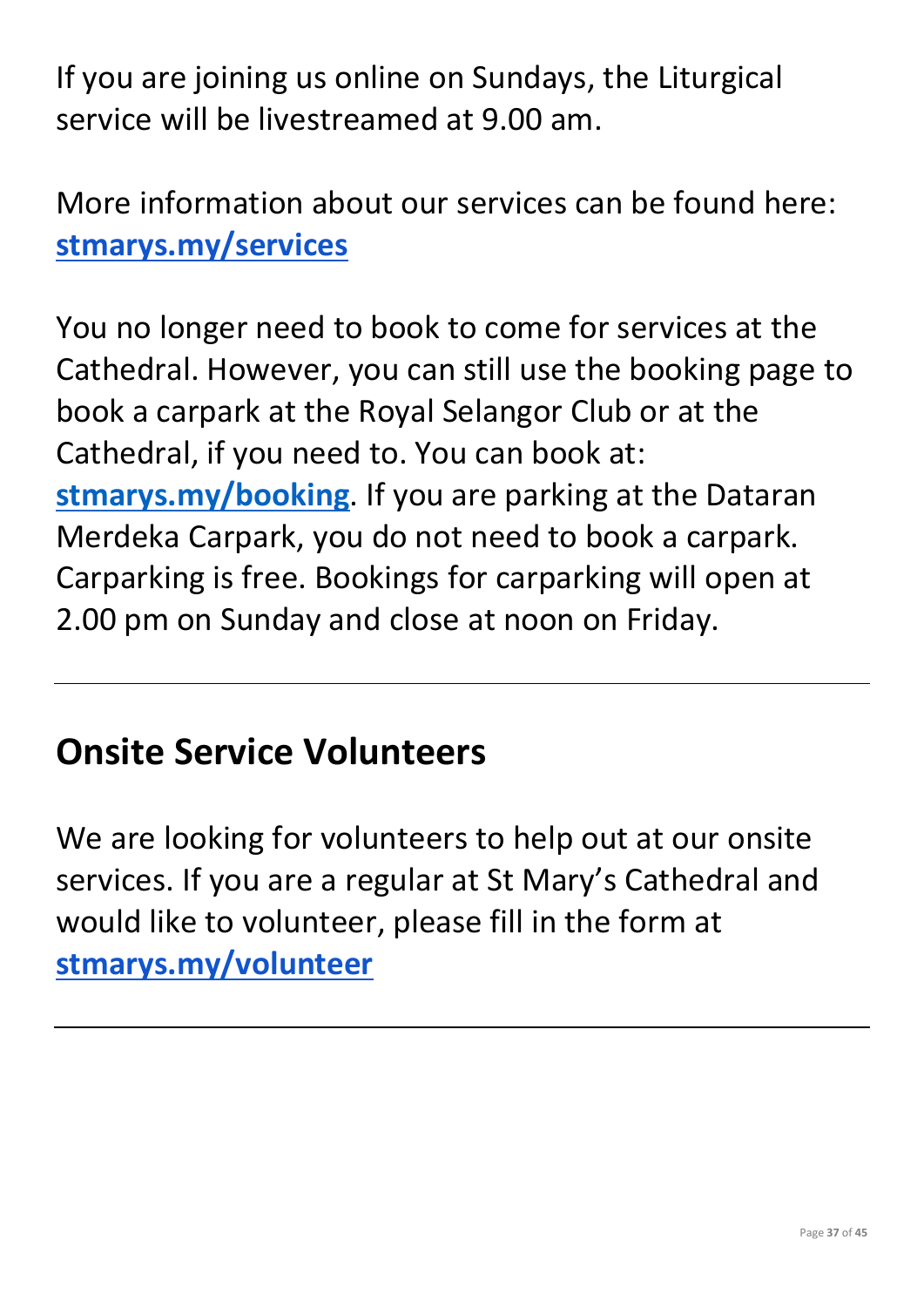#### **Just For Starters**

Just for Starters is a course that helps you to establish a deeper relationship with God through exploring truths found in the Bible and what it teaches about living for Christ in our world today.

This course is also part 1 of our Adult Confirmation Programme.

When you sign up for this course, you will be paired up with someone who will work through the 7 studies with you. The default time is 2.00 pm on Sunday afternoons, beginning 10 July 2022 - but you can always change it to a time that is convenient for you, once you are paired up with your mentor.

Click on this link to register: **<http://stmarys.my/jfs>**

#### **Being Anglican**

The second part of our Adult Confirmation Programme is called 'Being Anglican' and it is a basic introduction to Christian living in the context of an Anglican church. The next round of this course will begin on 10 July 2022 and will run for 4 Sundays at 2.00 pm.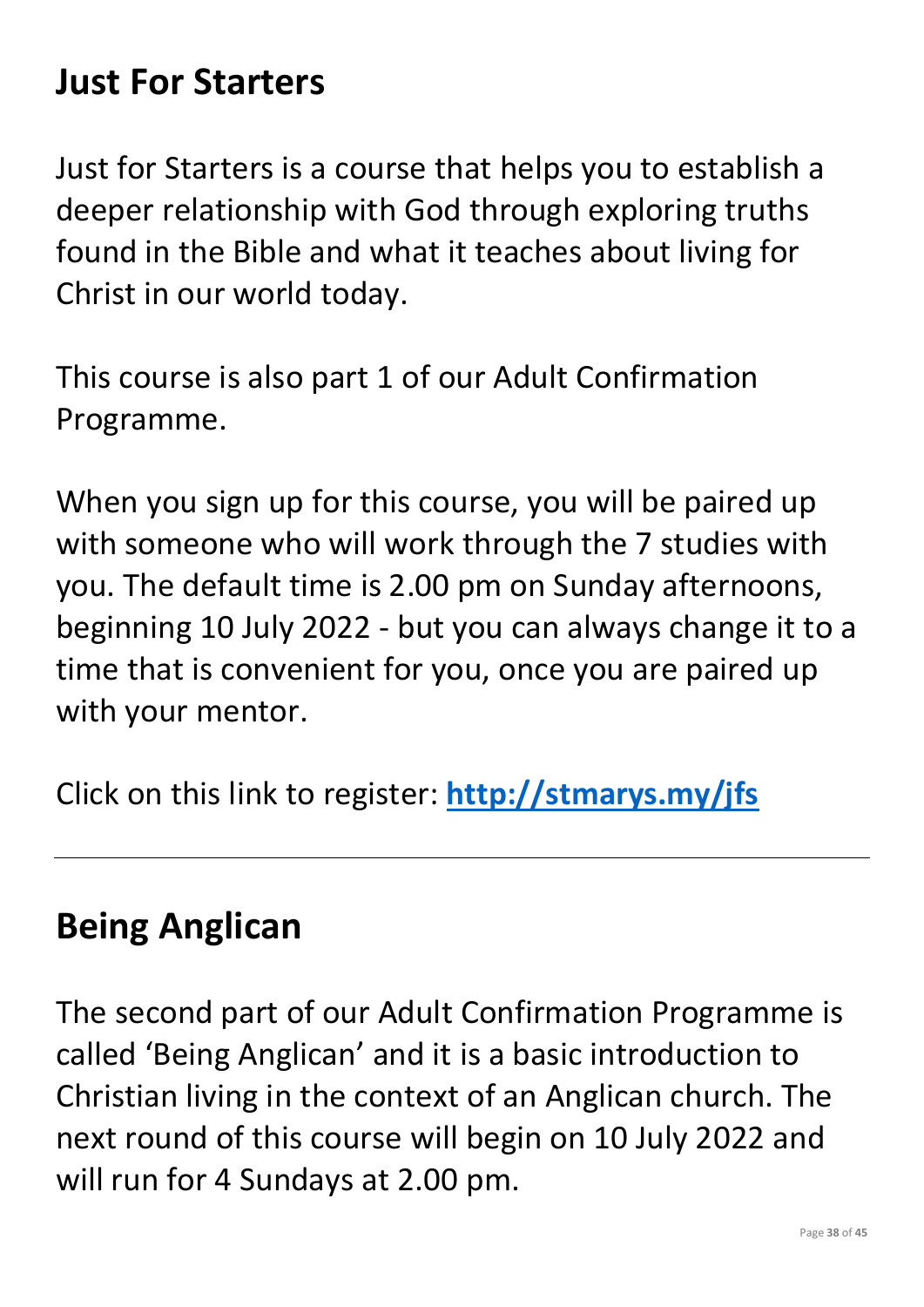If you have done Just For Starters (Part 1 of the Adult Confirmation Programme) and would like to prepare for Confirmation on 15 August 2022, please register for the Being Anglican course here:

**<http://stmarys.my/beinganglican>**

## **Belonging**

Whether you are new or a regular who has never been to Belonging, you are welcomed to join us for this 3-part programme to find out more about St Mary's Cathedral, what it means to belong to God's kingdom, and how that is expressed in our local church.

| Date:     | Saturdays - 16, 23, 30 July 2022          |
|-----------|-------------------------------------------|
| Location: | St Mary's Cathedral (on-site)             |
| Time:     | 10:30 am - 12:30 pm                       |
| Register: | http://stmarys.my/belonging               |
|           | (please register by Friday, 15 July 2022) |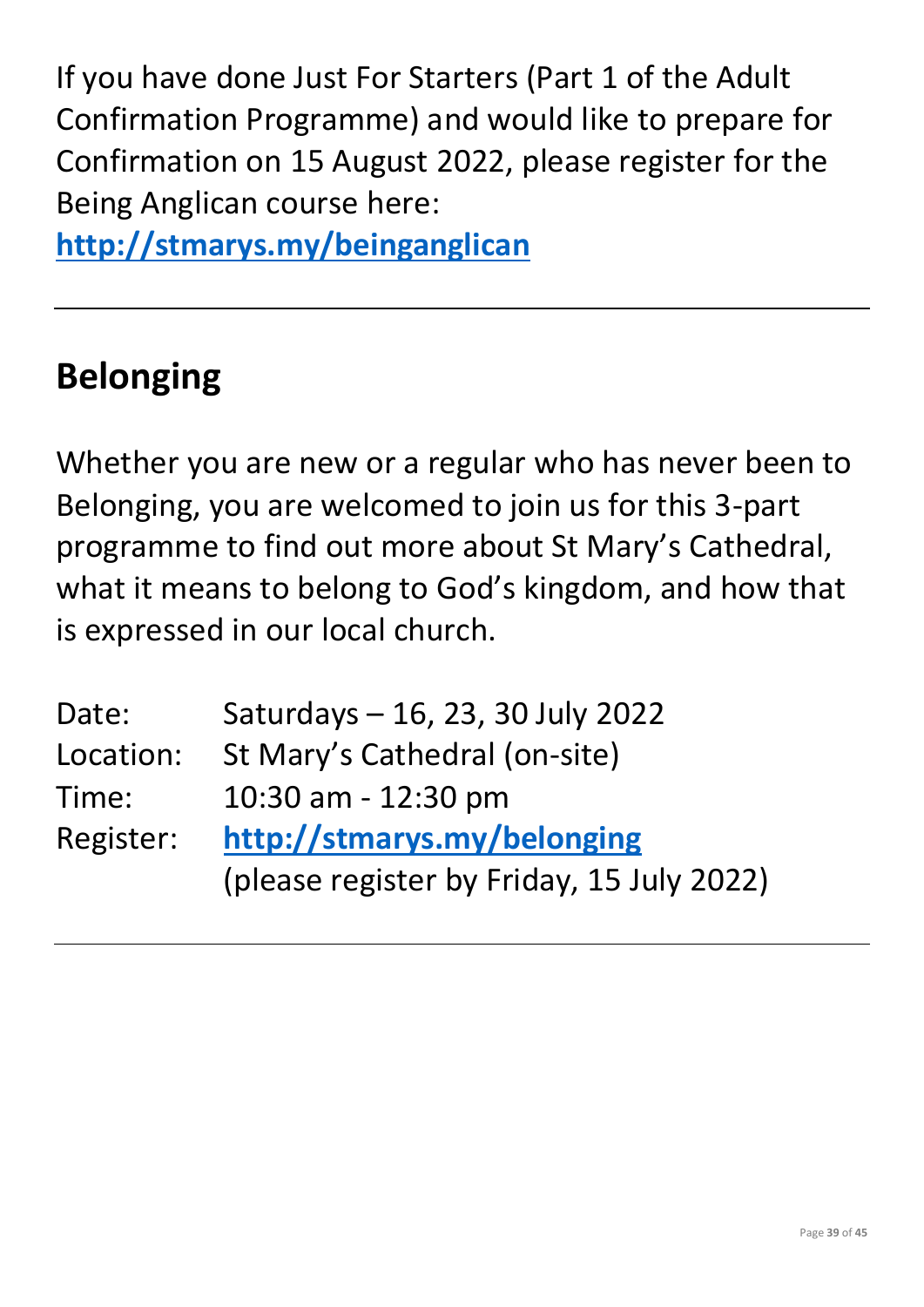## **Golden Circle Retreat**

St Mary's Golden Circle is organizing a retreat in Port Dickson as follows:

Date: Friday, 19 – Sunday, 21 August 2022 Accommodation: Home Stay Speaker: Ps Dinesh Natorajan Fee: TBA Transport: Church Van

As there are limited rooms – registration will be on a first come first served basis.

More details coming soon. Please call Mrs Thilly Abraham on 012-3756165 for more information. Thank you**.**

#### **St Mary's Agape Mission School**

St Mary's Agape Mission School is now in its 9<sup>th</sup> year of operation and currently has over 100 students. As such, the school is always on the lookout for volunteers who might be keen to teach the children. If you have a heart for seeing vulnerable children receive an education and would like to find out more about what is involved, please contact Mei Tan on 012 387 3408.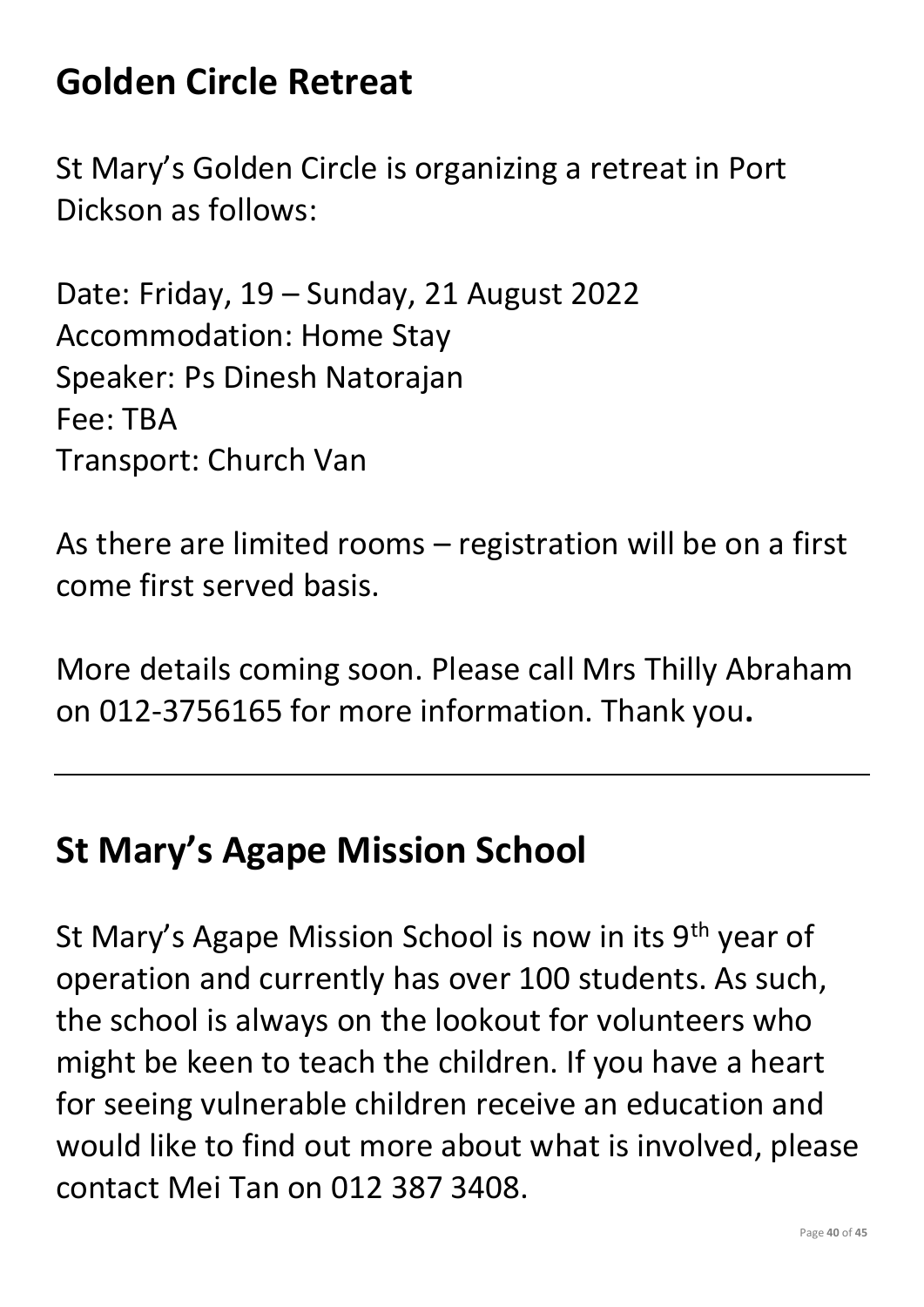The school is located near Ampang, and the time for volunteering is  $9.00$  am  $-12.00$  pm and/or  $1.00 - 3.00$  pm from Mondays to Thursdays.

## **Bible Reading Marathon**

There will be a bible reading marathon involving people from Malaysia and the ASEAN region, to coincide with Malaysia Day this year. The entire Bible will be read via Zoom and livestreamed through Facebook. The organisers are looking for readers, each person reading for 10 minutes. Dates are from 7-10 September 2022. Registration link: **<https://bit.ly/BRMCR2022Registration>**

## **The Daily Office**

We invite you to join us for the Daily Office  $-$  a short daily service with systematic Bible readings and set prayers. This will take place every day at 7.30 am by Zoom (except Sunday).

If you think this would be a helpful part of your daily routine, please join us by simply going to **[stmarys.my/dailyoffice](http://stmarys.my/dailyoffice)** at about 7.25 am each day for a 7.30 am start. That will take you directly to the Zoom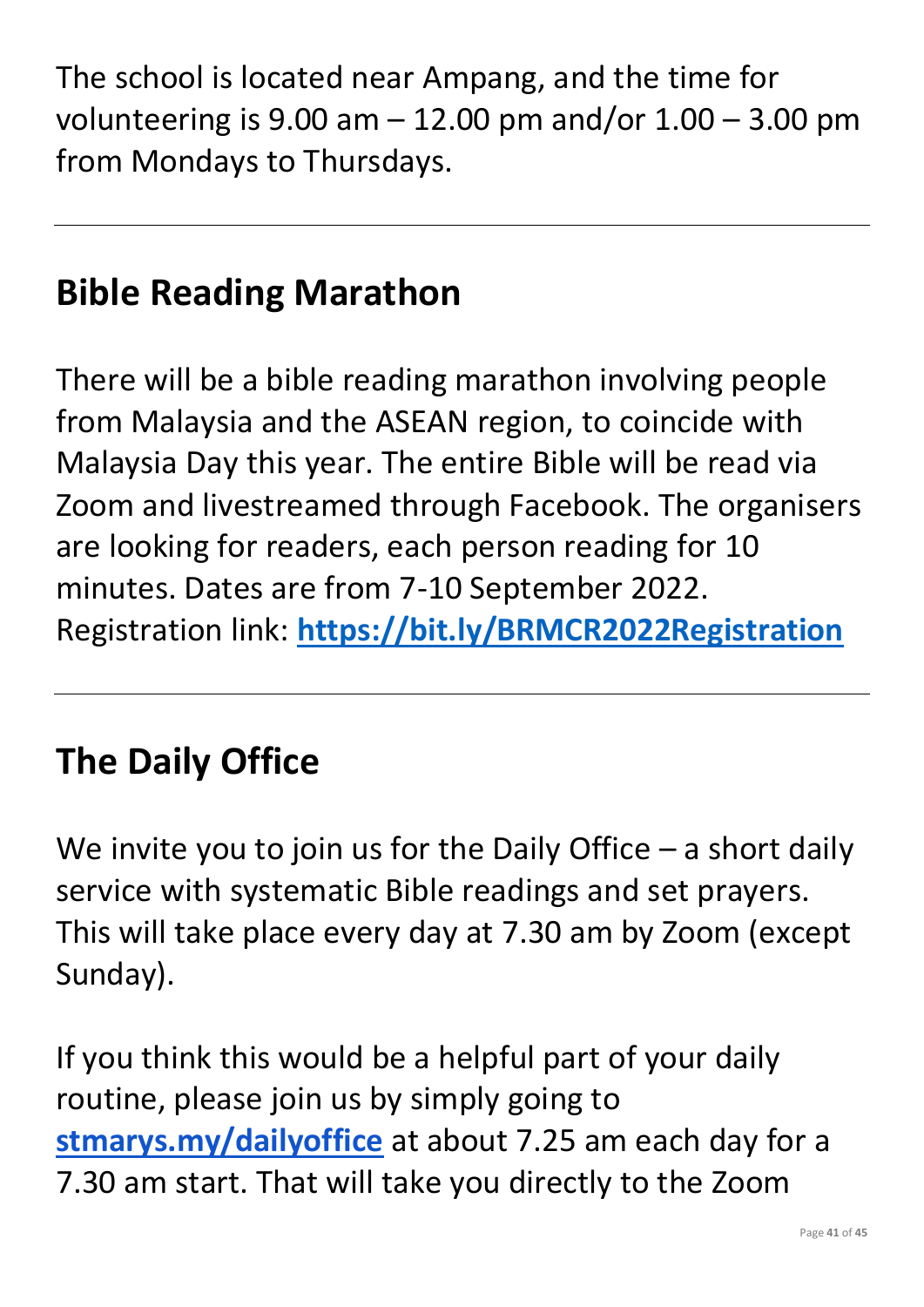room where the service takes place. The service will finish before 8.00 am.

#### **Pastoral Needs**

If you are a regular at St Mary's Cathedral and would like to make an appointment to talk to a pastor, please let us know by filling in a Connection Card at **[stmarys.my/connect](http://stmarys.my/connect)** or call the Cathedral Office on 011 5760 3484.

If you are a woman and there are pastoral matters you prefer to talk about with another woman, you can contact Mrs Christine Rajaratnam or Miss Danielle Cheng. If you would like one of them to contact you, please let us know in the same way – you can fill in a Connection Card at **[stmarys.my/connect](http://stmarys.my/connect)** or call the Cathedral Office on 011 5760 3484.

If there is a pastoral emergency, you can reach the pastoral team on our Emergency Pastoral Care Hotline: 011 5762 8524.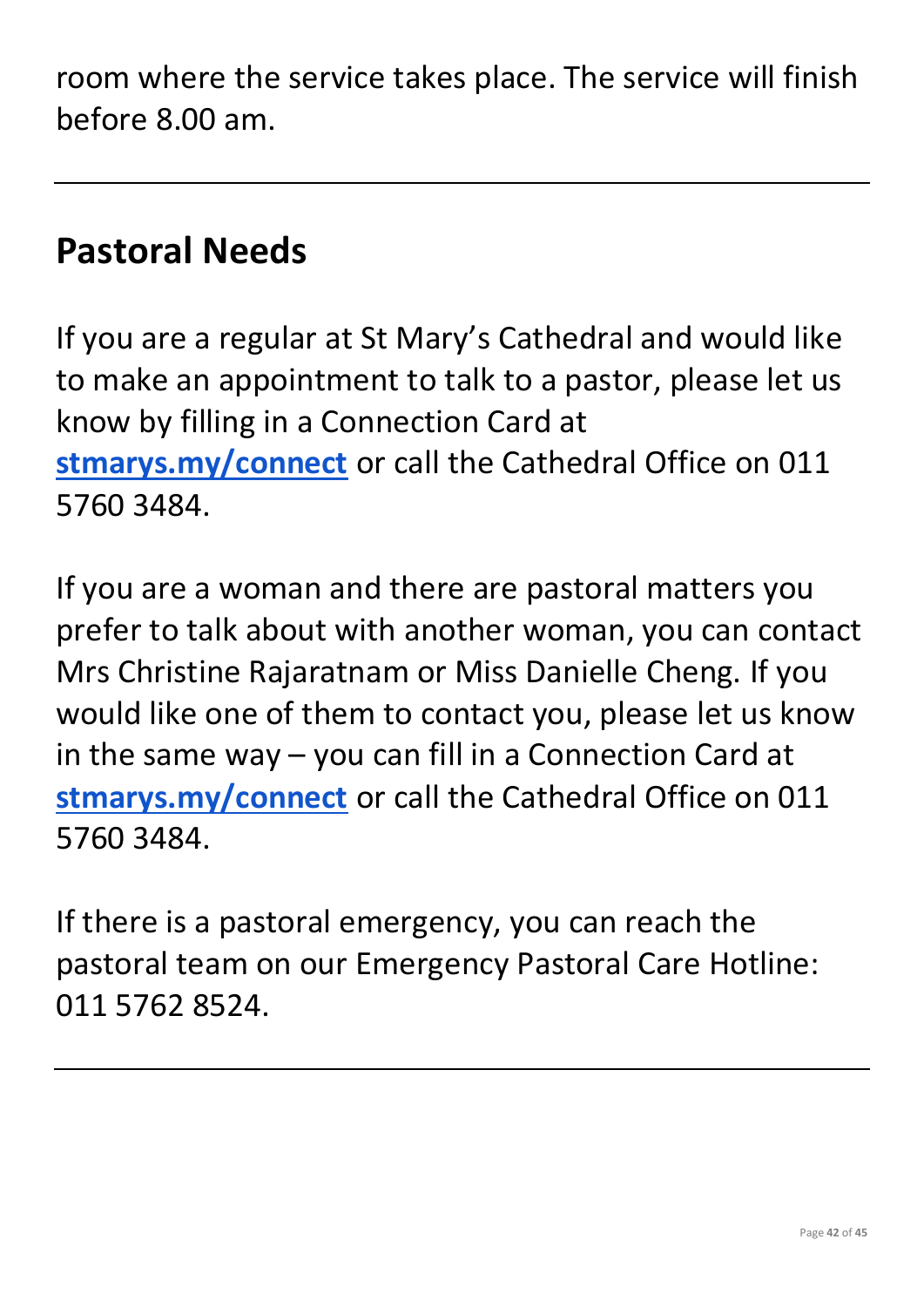# **Small Groups**

Looking to connect with a Christian community? We encourage you to consider joining one of our online or inperson small groups. This is one of the important ways we grow together as a community of God's people as we gather under His Word and seek to encourage one another to persevere in following Jesus.

If you would like to join a small group, please fill in a form at **[stmarys.my/smallgroups](http://stmarys.my/smallgroups)** and we'd be happy to help find you one.

#### **Kids' Church**

Kids' Church meets online every week at the following times:

- 3-4 year olds on Sunday at 9.45 am
- 5-6 year olds on Sunday at 9.00 am
- 7-9 year olds on Saturday at 2.00 pm
- 10-12 year olds on Sunday at 2.30 pm

If you would like to enrol your child or find out more about Kids' Church, please visit **[stmarys.my/kids](http://stmarys.my/kids)**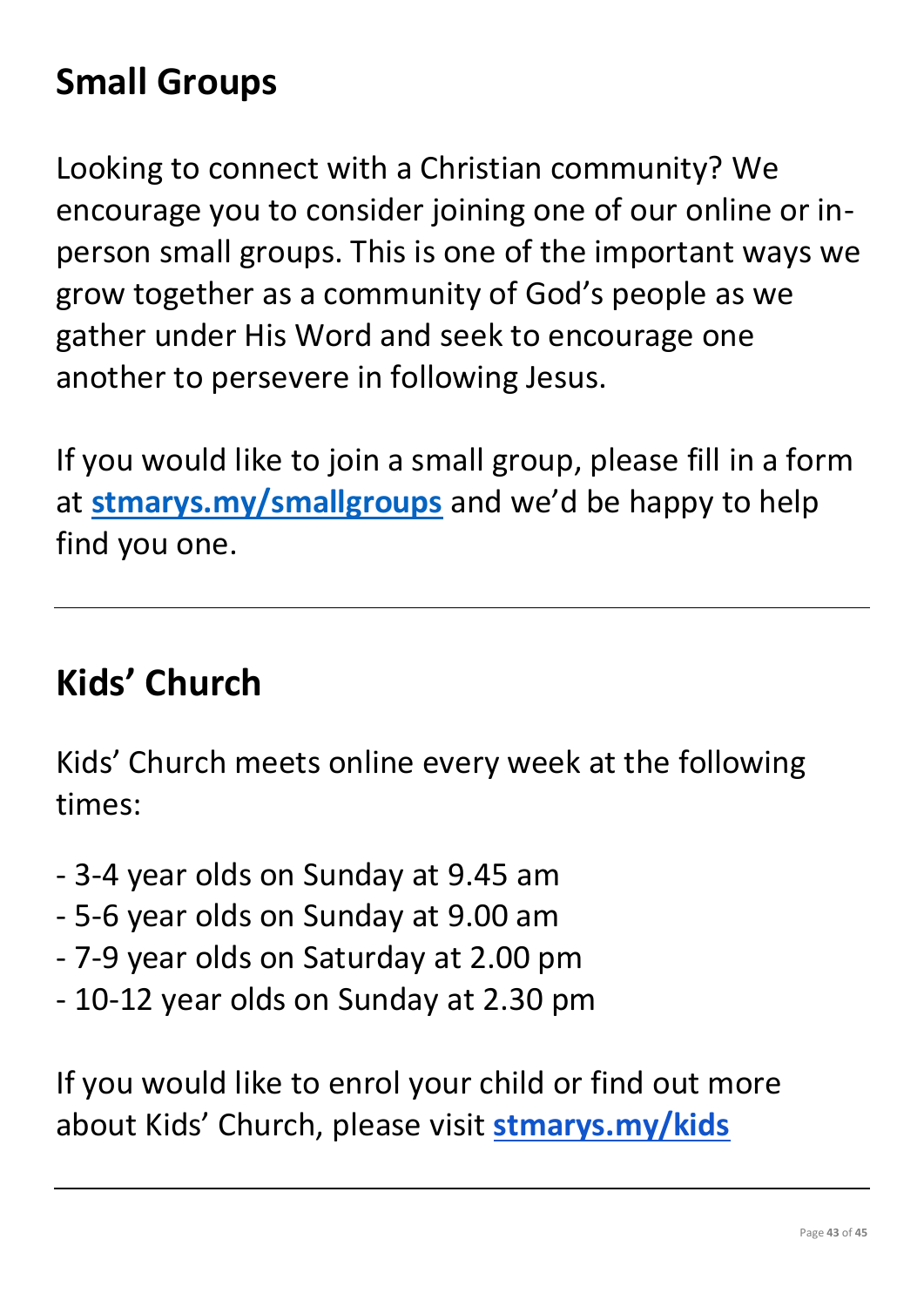# **Youth Fellowship**

Our Youth Fellowship (ages 13-18) meets on Sundays at 2.00 pm. If you would like to join us, please sign up at **[stmarys.my/youth](http://stmarys.my/youth)**

#### **Youth Confirmation Programme**

If you would like to indicate interest in our Youth Confirmation Programme for your teenager aged 13-17, please let us know at **[stmarys.my/youthconfirmation](http://stmarys.my/youthconfirmation)** and we will inform you when the next one starts.

#### **Subscribe to our Mailing List**

To receive emails about latest updates and important news about the Cathedral, fill in the form at **[stmarys.my/subscribe](http://stmarys.my/subscribe)**